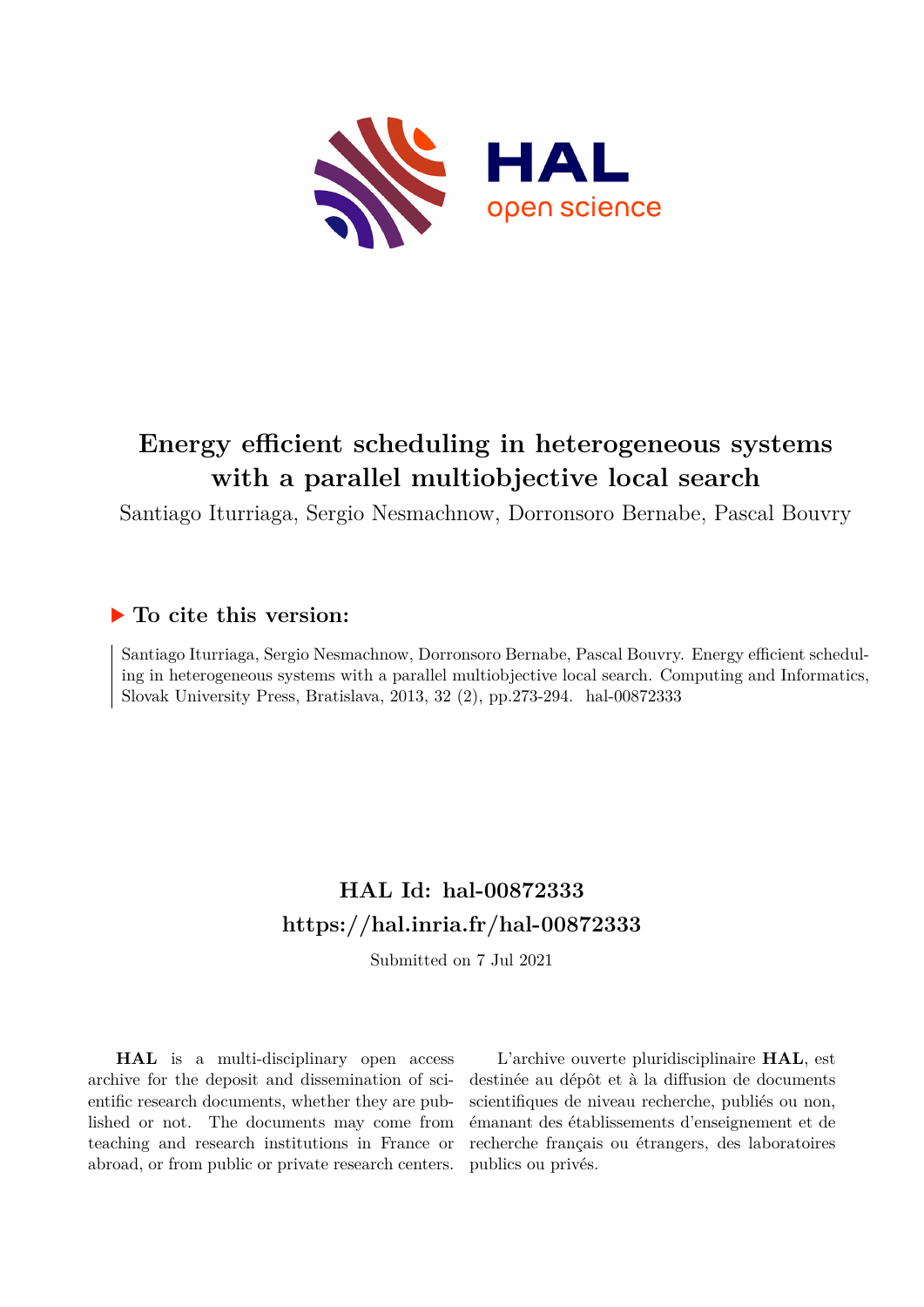Computing and Informatics, Vol. 32, 2013, 273–294

### ENERGY EFFICIENT SCHEDULING IN HETEROGENEOUS SYSTEMS WITH A PARALLEL MULTIOBJECTIVE LOCAL SEARCH

Santiago ITURRIAGA, Sergio NESMACHNOW

Universidad de la República, Montevideo, Uruguay e-mail: {siturria, sergion}@fing.edu.uy

### Bernabé DORRONSORO

LIFL, University of Lille 1, France e-mail: bernabe.dorronsoro@lifl.fr

Pascal Bouvry

University of Luxembourg, Luxembourg e-mail: pascal.bouvry@uni.lu

> Abstract. This article introduces ME-MLS, an efficient multithreading local search algorithm for solving the multiobjective scheduling problem in heterogeneous computing systems. We consider the minimization of both the makespan and energy consumption objectives. The proposed method follows a fully multiobjective approach, applying a Pareto-based dominance search that is executed in parallel by using several threads. The experimental analysis demonstrates that the new multithreading algorithm outperforms a set of fast and accurate two-phases deterministic heuristics based on the traditional MinMin. The new ME-MLS method is able to achieve significant improvements in both makespan and energy consumption objectives in reduced execution times for a large set of testbed instances, while exhibiting a near linear speedup behavior when using up to 24 threads.

Keywords: Scheduling, local search, multithreading, heterogeneous computing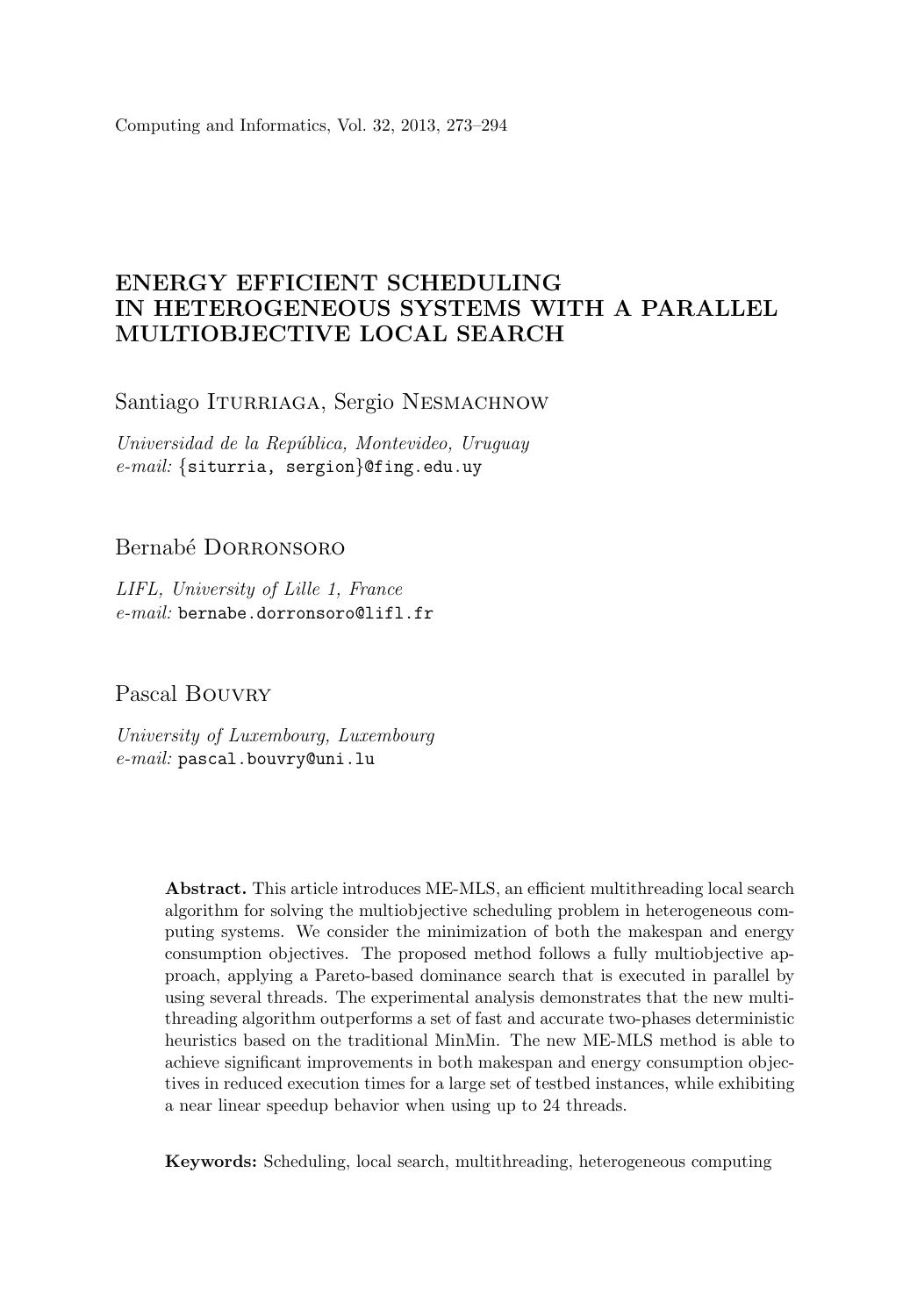#### 1 INTRODUCTION

Distributed computing platforms have grown at a fast pace. Nowadays, they gather many heterogeneous computing (HC) resources located worldwide. In the last decade, the novel grid computing systems emerged as useful providers for the computing power needed to tackle complex problems in many application domains [7].

In current distributed  $HC/grid$  systems, efficiently allocating tasks to be executed on available resources (scheduling) is a key problem to take full advantage of the computing power. The goal of the scheduling problem is to assign tasks to the computing resources by satisfying specific efficiency criteria, usually related to the total execution time of a bunch of tasks (makespan), but frequently also considering other relevant objectives such as resource utilization, quality of service, etc.

Traditional scheduling problems are NP-hard [8], thus classic exact methods are not useful in practice to solve large instances of the problem. Many deterministic scheduling heuristics have been proposed, but in general they do not scale appropriately when solving large dimension instances, also demanding long execution times. Thus, non-deterministic heuristics and metaheuristics have been used to tackle scheduling problems, and they are shown to compute efficient schedules in reasonable timespans for both small and large dimension instances [25, 26, 30, 32].

Recently, energy consumption has become a major concern in distributed/high performance computing. Processors are the main consumers of energy in such systems, and frequently they also offer the most flexible options for energy management, by applying dynamic voltage scaling (DVS), dynamic power management, slack sharing and reclamation, etc. [11, 13, 33]. Reducing processors consumption is a great challenge, and researchers currently focus on the development of energyaware scheduling algorithms for HC/grid systems [17].

In this article, we propose, implement, and evaluate ME-MLS, a highly efficient multiobjective local search metaheuristic to find accurate tradeoff solutions to the multiobjective scheduling problem of minimizing the makespan and the energy consumption in HC/grid systems. ME-MLS is a population-based method that follows a fully multiobjective approach; it does not optimize an aggregated function of the problem objectives, but uses a Pareto-based dominance analysis instead. The ME-MLS population is size bounded, thus, two different replacement policies are evaluated:

- 1. a fast greedy ad-hoc replacement algorithm, and
- 2. the Adaptive Grid Archiving (AGA) algorithm proposed by Knowles et al [14].

Both ME-MLS variants are compared versus well-known deterministic heuristics over a large set of instances. The experimental results show that ME-MLS is able to compute accurate tradeoff schedules in short execution times.

The manuscript is organized as follows. Section 2 introduces the multiobjective energy-aware scheduling problem in HC systems and a review of related work. The details about the design and implementation of the new multiobjective local search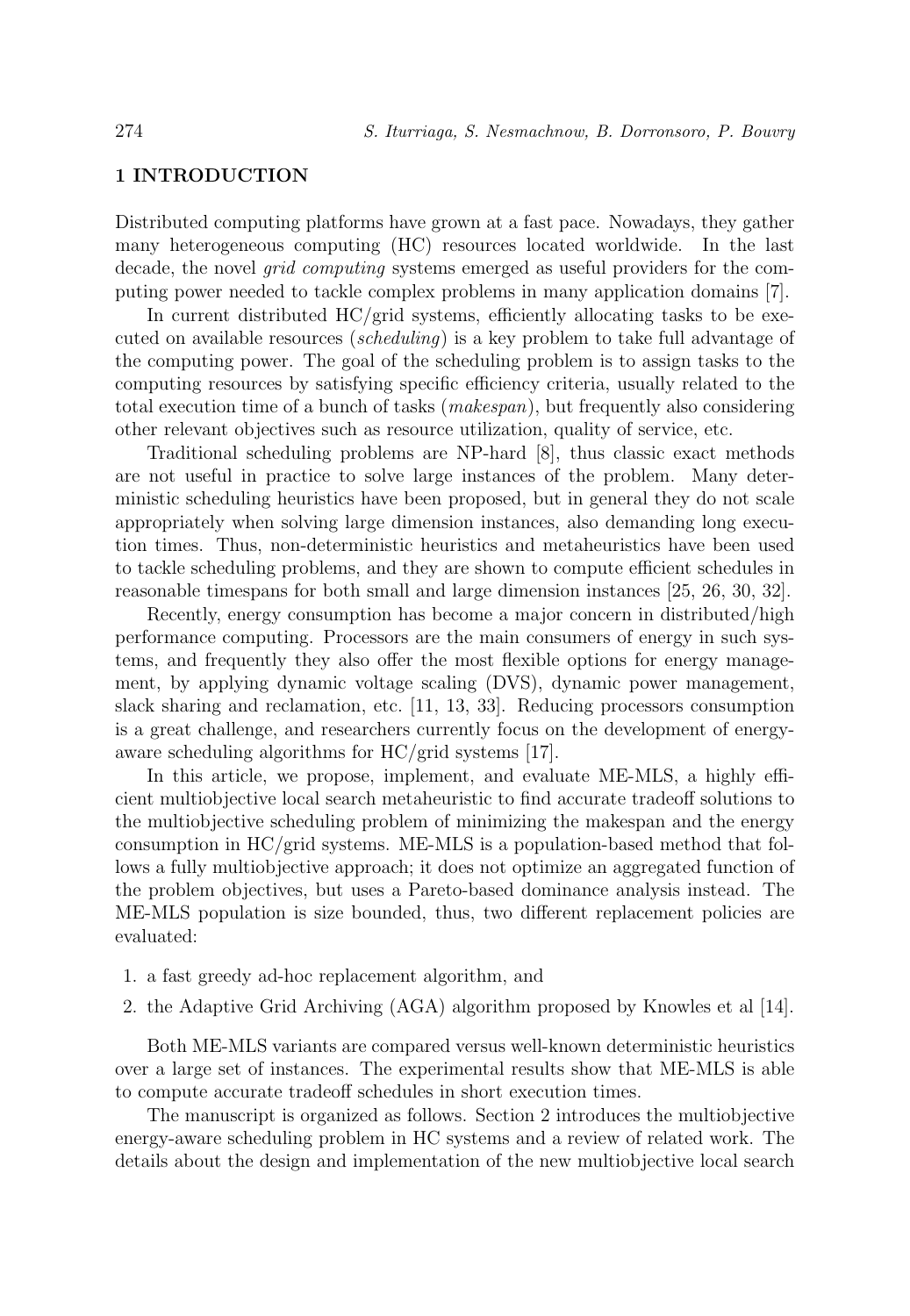method is presented in Section 3. Experimental evaluation of the proposed method over a large set of problem instances is described in Section 4. Finally, Section 5 presents the conclusions and formulates the main lines for future work.

#### 2 ENERGY-AWARE SCHEDULING IN HC SYSTEMS

This section introduces the makespan-energy heterogenous computing scheduling problem (ME-HCSP) and a review of related work.

#### 2.1 Problem Formulation

An HC system is composed by a set of heterogeneous computers (usually called machines), having different computing power and energy consumption demand, depending on the hardware features.

In this work, we address the problem of scheduling a set of non-dependent tasks on an HC system. In this model, a task is considered as atomic workload unit, so it cannot be divided, nor interrupted after it is assigned to a machine (the scheduling problem follows a non-preemptive model). The execution times of any task and the energy consumption to perform it vary from one machine to another. Thus, those machines that are able to execute tasks quickly and with low energy consumption will have a strong demand in the system.

Scheduling problems usually target the minimization of the makespan, to reduce the time spent to execute a bunch of tasks. The makespan is defined as the time spent since the first task begins execution to the moment when the last task is completed [19]. The ME-HCSP aims at minimizing the makespan together with the energy consumption in HC systems.

The mathematical model of ME-HCSP considers the following elements:

- An HC system composed of a set of heterogeneous machines  $P = \{m_1, \ldots, m_M\};$ each machine performing at a certain processing speed and energy consumption.
- A collection of tasks  $T = \{t_1, \ldots, t_N\}$  to be executed on the system.
- An execution time function  $ET: T \times P \to \mathbf{R}^+$ , where  $ET(t_i, m_i)$  is the time required to execute task  $t_i$  on machine  $m_j$ .
- An energy consumption function  $EC: T \times P \to \mathbf{R}^+$ , where  $EC(t_i, m_i)$  is the energy required to execute task  $t_i$  on machine  $m_j$ , and  $EC_{IDLE}: P \to \mathbb{R}^+$ , being  $EC_{IDLE}(m_i)$  the energy that machine  $m_i$  consumes in idle state.

The ME-HCSP proposes to find a schedule  $f$  that simultaneously minimizes the *makespan* (defined in Equation  $(1)$ ), and the *energy consumption* (defined in Equation (2)), which accounts for both the energy required for tasks execution and the energy that each machine spends in idle state until all tasks are finished;  $(CP(M<sub>i</sub>)$  is the completion time of machine j, i.e., the time when it finishes all its assigned tasks). The energy for executing a given task depends on its execution time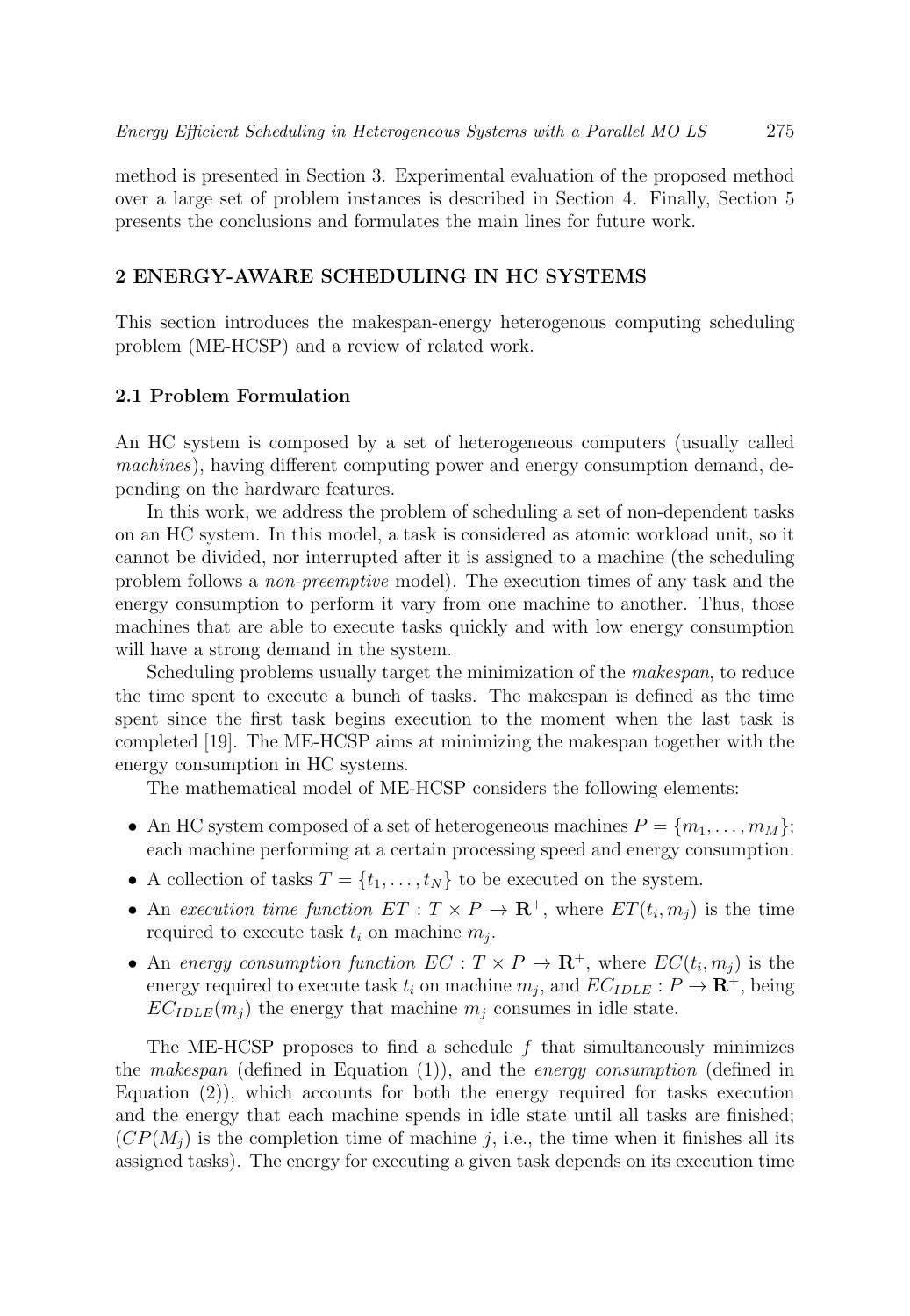$ET(t_i, m_i)$ , but the two objectives are in conflict in HC systems, since fast machines usually consume more energy than the slower ones.

$$
\max_{m_j \in P} \sum_{\substack{t_i \in T:\\(t_i, m_j) \in f}} ET(t_i, m_j) \tag{1}
$$

$$
\sum_{\substack{t_i \in T: \\ (t_i, m_j) \in f}} EC(t_i, m_j) + \sum_{m_j \in P} (makespan - CP(M_j)) EC_{IDLE}(m_j)
$$
 (2)

In the previous ME-HCSP formulation, all tasks can be performed disregarding the execution order. This kind of programs are frequent in e-Science applications over HC/grid computing, such as Single-Program Multiple-Data applications used for multimedia processing, data mining, parallel domain decomposition of numerical models for physical phenomena, etc.

The independent tasks model also arises when different users submit their (independent) tasks to execute in grid and volunteer-based computing services, such as WLCG, Teragrid, Berkeley's BOINC, Xgrid [3], where non-dependent domain decomposition applications are often submitted for execution. Thus, the ME-HCSP faced in this work is relevant in realistic distributed HC/grid environments.

#### 2.2 Related Work

The main trend in energy-aware schedulers proposed in the related literature is to apply energy management methods within the computing elements. The most used strategies for energy management are dynamic voltage scaling (DVS), dynamic power management, and slack sharing/reclamation methods [11, 13].

Kim et al. [12] introduced several online/batch dynamic heuristics for scheduling tasks with priorities and deadlines in an ad-hoc grid with limited battery capacity, using DVS for power management. The batch dynamic heuristics based on the classic MinMin scheduler [22] performed best, but they required significantly longer time. Li et al. [20] also proposed an energy-aware scheduler based on the MinMin heuristic to reduce energy consumption using dynamic power management.

In 2009, Kahn and Ahmad [11] developed an energy-aware grid scheduler based on the concept of Nash Bargaining Solution from cooperative game theory. The scheduler was applied for planning in infrastructures with DVS-enabled machines.

Another cooperative approach to solve the energy-aware scheduling problem was introduced by Mezmaz et al. [24], which applied a cooperative parallel bi-objective hybrid genetic algorithm (GA), improved with the energy-aware heuristics previously proposed by Lee and Zomaya [18].

The work by Pecero et al. [29] applied a bi-objective Greedy Randomized Adaptive Search Procedure (GRASP) scheduler. The proposed method builds a feasible solution using a greedy evaluation function, and uses a post-processing bi-objective local search method applying DVS to improve the solution quality and to generate a set of Pareto solutions.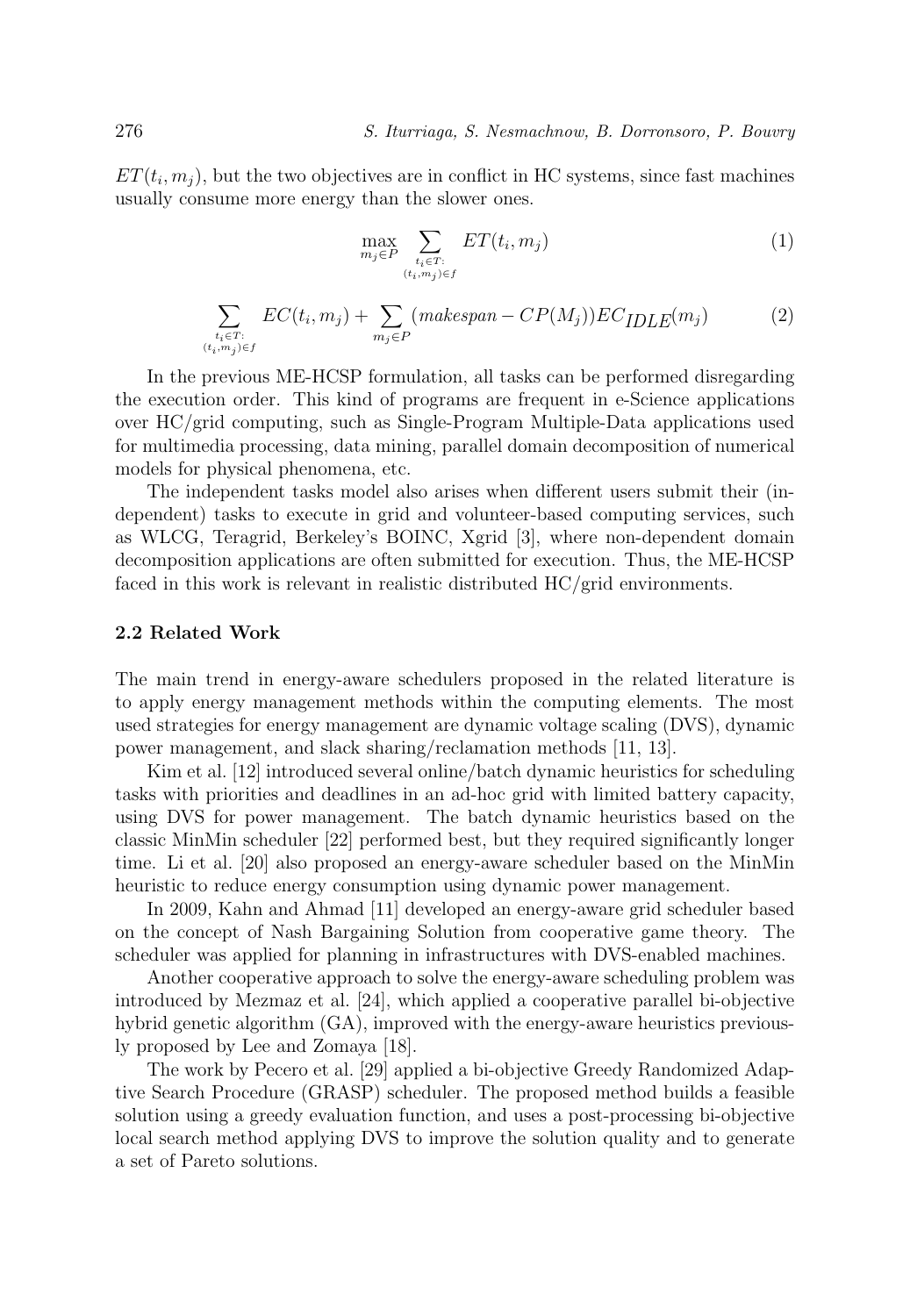A two-phase energy-aware heuristic for grid scheduling was proposed by Pinel et al. [31], by first applying the MinMin heuristic to find schedules with good makespan, and a local search in the second phase. The method allowed to find schedules with similar quality to those computed by a cellular evolutionary algorithm (EA), while reducing the execution time, and significantly improving the MinMin schedules.

Kessaci et al. [10] proposed two multiobjective parallel evolutionary algorithms enhanced with energy-aware scheduling heuristics for tasks with dependencies, combining makespan and energy consumption in a unique function and using explicit DVS for energy management.

Kolodziej et al. [16] developed an EA framework for designing energy-aware schedulers, using DVS for energy reduction. The problem model in that work considered bag-of-tasks applications and a bi-objective scheduling problem minimizing makespan and energy consumption. The article by Lindberg et al. [21] introduced a set of eight heuristics, including two EAs for the energy-aware grid scheduling problem subject to deadline and memory constraints.

The approach we describe in this article does not explicitly apply DVS or other energy management methods. Instead, we propose a scheduler that computes the energy consumption by considering the maximum and minimum energy consumption provided by the processor technology, which accounts for hardware-embedded energy saving features. The efficiency of these technologies is model dependent, since hardware-embedded energy saving features are proprietary technologies (e.g. AMD provides the Optimized Power Management technology in the Opteron processor family, Intel provides the SpeedStep technology in Xeon/i7 processor family, etc.). In our approach, a machine with assigned workload is assumed to operate at its peak performance, consuming the maximum specified energy. Conversely, a machine with no workload is assumed to be in idle state with the embedded energy saving technology keeping the energy consumption at its minimum specified value.

#### 3 A MULTITHREADING ENERGY-AWARE HC SCHEDULER

This section describes the newly proposed multithreading local search algorithm to solve the energy-aware scheduling problem in HC systems.

#### 3.1 ME-MLS Design

ME-MLS is a population-based local search algorithm, which maintains a population of non-dominated (elite) solutions in order to avoid biasing the search toward any of the two objectives of the energy-aware scheduling problem. A shared-memory parallel implementation is proposed for ME-MLS, by using a pool of threads. Each thread is a peer that performs a search, and no thread acts in a master role.

Algorithm 1 presents the logic of each ME-MLS thread. Schedules are initialized using a randomized version of the Minimum Completion Time (MCT) scheduling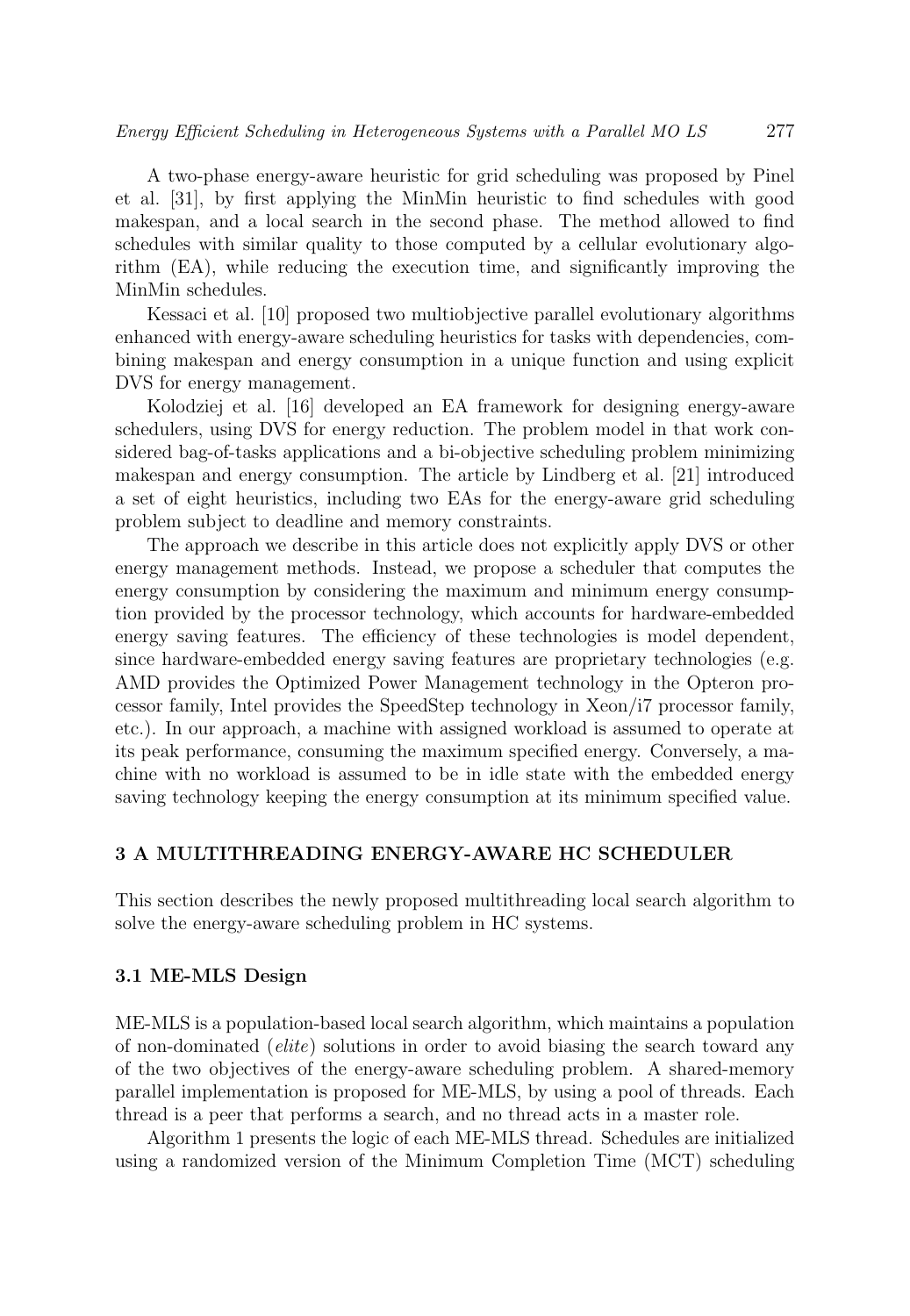Algorithm 1 Peer threads in the ME-MLS algorithm 1: initialize\_solution( $population, thread\_index)$ ) 2: initialization barrier() 3: while not stop criteria do 4: lock population() 5:  $s \leftarrow \text{select\_random\_schedule}(population)$ 6:  $s' \leftarrow \textbf{clone}(s)$ 7: unlock population() 8: search\_strategy  $\leftarrow$  select\_strategy(makespan, energy, or random) 9:  $max\_iterations \leftarrow random(1, \text{THREAD\_IT})$ 10: while not end search do 11: for  $i = 0 \rightarrow max\_iterations$  do 12:  $\qquad \qquad \textbf{local\_search}(search\_strategy, s')$ 13: end for 14: trylock population() 15: if locked then 16: **check\_Pareto\_dominance** $(population, s')$ 17:  $end\_search \leftarrow true$ 18: unlock population() 19: else 20:  $max\_iterations \leftarrow random(1, \text{THEAD\_IT/REWORK\_FACTOR)}$ 21:  $end\_search \leftarrow false$  $22:$  end if 23: end while 24: end while

heuristic [22] (line 1). Each thread iteratively applies a local search (lines 11 to 13) on a clone  $s'$  of a randomly selected schedule  $s$  (line 6). Newly found non-dominated schedules are inserted into the population (line 16). Since each thread has to exclusively lock the population to insert a new schedule (lines 14 to 18), they apply an additional number of operations (bounded by the REWORK FACTOR parameter  $$ computed in line 20) waiting for the population lock to be released. After the new schedule is safely inserted into the population (line 16), the thread repeats the whole process (lines 3 to 23) to keep improving non-dominated schedules from the population. Figure 1 shows the steps performed by ME-MLS algorithm.

#### 3.2 Replacement Algorithm

The elite population in ME-MLS is limited in size, so a replacement technique is applied when the maximum size is reached. We evaluated two replacement methods: a fast greedy ad hoc technique, and the Adaptive Grid Archiving technique.

Fast greedy ad hoc replacement. This technique makes use of heuristic knowledge regarding the makespan-energy metrics. It always inserts the newly found non-dominated schedules into the population, helping to prevent a stagnation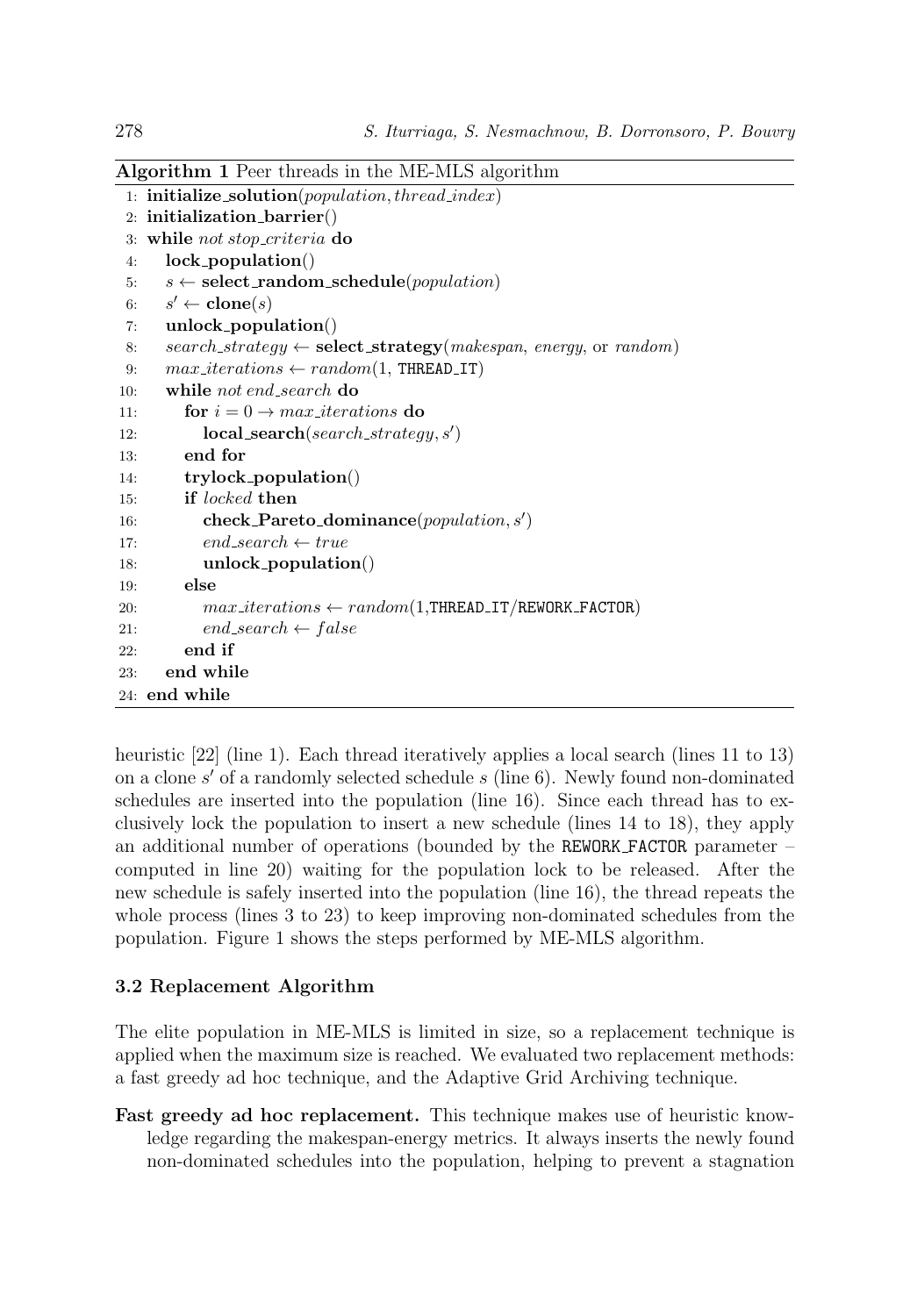

Fig. 1. Diagram of the ME-MLS algorithm

situation. When the population is full, a schedule currently in the population is selected to be replaced based on a distance function, defined as the sum of the relative improvements of each objective metric. Those schedules that compute the minimum value in at least one of the problem objectives are never replaced. When using the fast greedy ad hoc replacement technique in the ME-MLS algorithm we will refer to  $ME\text{-}MLS + ad$  hoc algorithm.

- Adaptive Grid Archiving (AGA). The AGA technique was initially proposed as the crowding strategy applied in the Pareto Archived Evolution Strategy (PAES) algorithm [15]. It consists in dividing up the objective space into hypercubes with the goal of balancing the density of non-dominated solutions in the hypercubes. Then, when inserting a non-dominated solution in the Pareto front, its grid location in the solution space is determined. If the Pareto front is already full and the grid location of the new solution does not match with the most crowded hypercube, a solution belonging to that most crowded hypercube is removed before inserting the new one. The AGA strategy guarantees three very desirable properties for multiobjective optimization (MO) algorithms:
	- 1. it maintains solutions at the extremes of all objectives;
	- 2. it maintains solutions in all of the Pareto occupied regions, and
	- 3. it distributes the remaining solutions evenly among the Pareto regions.

When using the AGA replacement technique in the ME-MLS algorithm we will refer to  $ME\text{-}MLS + AGA$  algorithm.

#### 3.3 Local Search

The energy-aware local search performed by each thread in ME-MLS is based on a randomized version of the Problem Aware Local Search (PALS) method [1].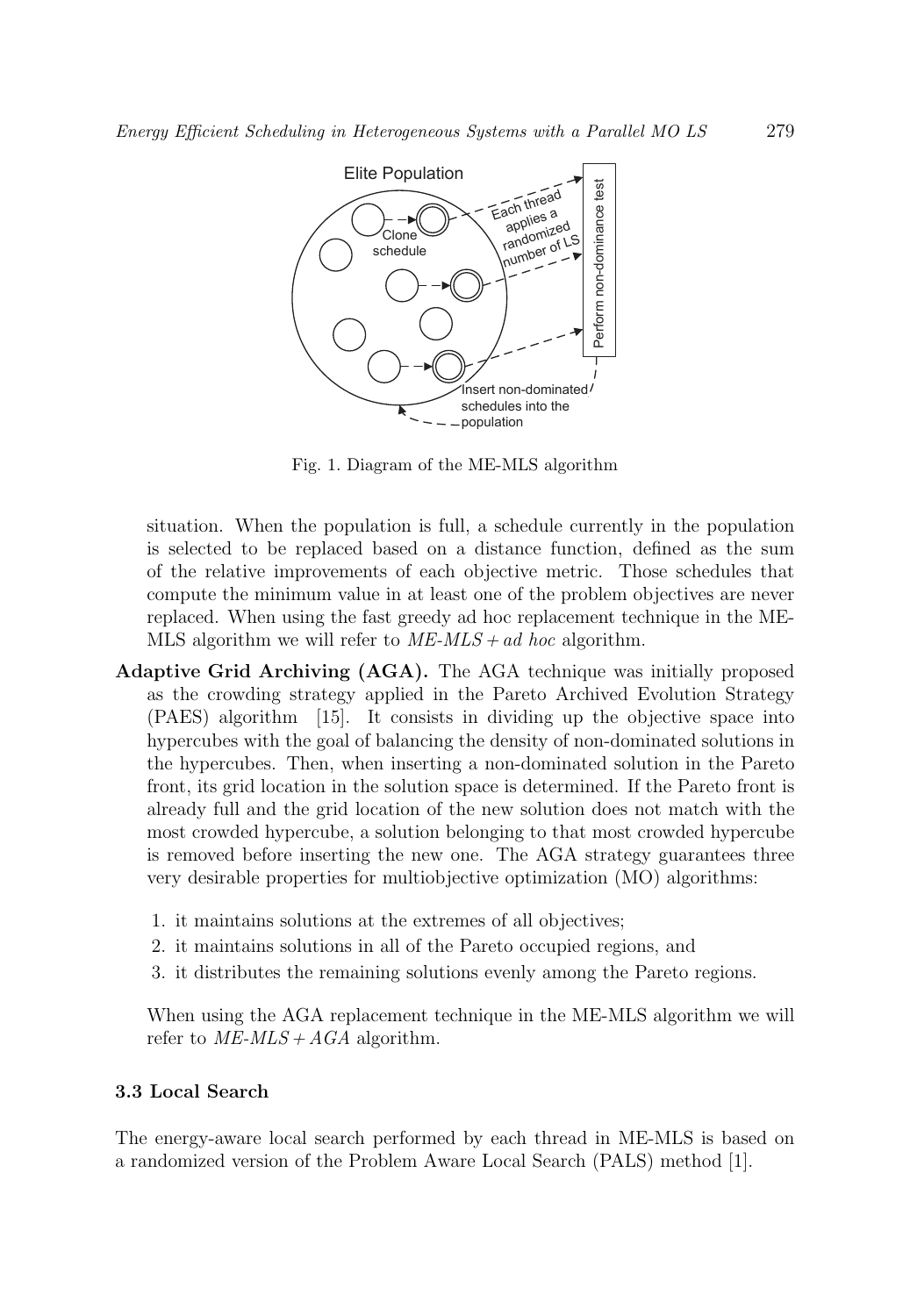Algorithm 2 Local search applied by each ME-MLS thread on schedule  $s^\prime$ 

```
1: search_strategy \leftarrow current optimization strategy (makespan, energy, or random)
 2: best_operation \leftarrow none
 3: m_A \leftarrow \text{random\_machine}(search\_strategy, s')4: m_B \leftarrow \text{random\_machine}(search\_strategy, s') \neq m_A5: tasks_x \leftarrow \text{random\_task_set}(m_A)6: tasks_y \leftarrow \text{random\_task\_set}(m_B)7: for x \in tasks_X do
 8: operator \leftarrow random(move or swap)
9: if operator = swap then
10: for all y \in tasks_Y do
11: delta_{x,y} \leftarrow \text{improvement}(search\_strategy, s', swap_{x,y})12: delta_{best} \leftarrow \text{improvement}(search\_strategy, s', best\_operation)13: if delta_{x,y} > delta_{best} then
14: best_operation \leftarrow swap_{x,y}15: end if
16: end for
17: else if operator = move then
18: M \leftarrow \text{random\_machine\_set}() \cup \{m_B\}19: for all m_D \in M do
20: delta_{x,m_D} \leftarrow \text{improvement}(search\_strategy, s', move_{x,m_D})21: delta_{best} \leftarrow improvement(ssearch\_strategy, s', best\_operation)22: if delta_{x,m_D} > delta_{best} then
23: best_operation \leftarrow move_{x,m_D}24: end if
25: end for
26: end if
27: end for
28: apply_operation(best_operation)
```
The local search performed by each thread (Algorithm 2) applies one of the following strategies: makespan optimization, energy optimization, or random opti*mization* (line 1). The method works with two machines  $m_A$  and  $m_B$  to perform the search (selected in lines 3–4). When the makespan optimization strategy is applied, it selects with high probability the machine defining the makespan as  $m_A$  and the machine with the lowest computing time as  $m_B$ . The energy optimization strategy selects with high probability the most energy consuming machine as  $m_A$  and the less energy consuming machine as  $m_B$ . The random optimization selects two random machines as  $m_A$  and  $m_B$ . Then, a random set of tasks tasks<sub>X</sub> from the ones assigned to  $m_A$  is selected (line 5). For each task  $x \in tasks_X$ , the method randomly selects an operation to perform (line 8):

1. a swap operation, or

2. a move operation.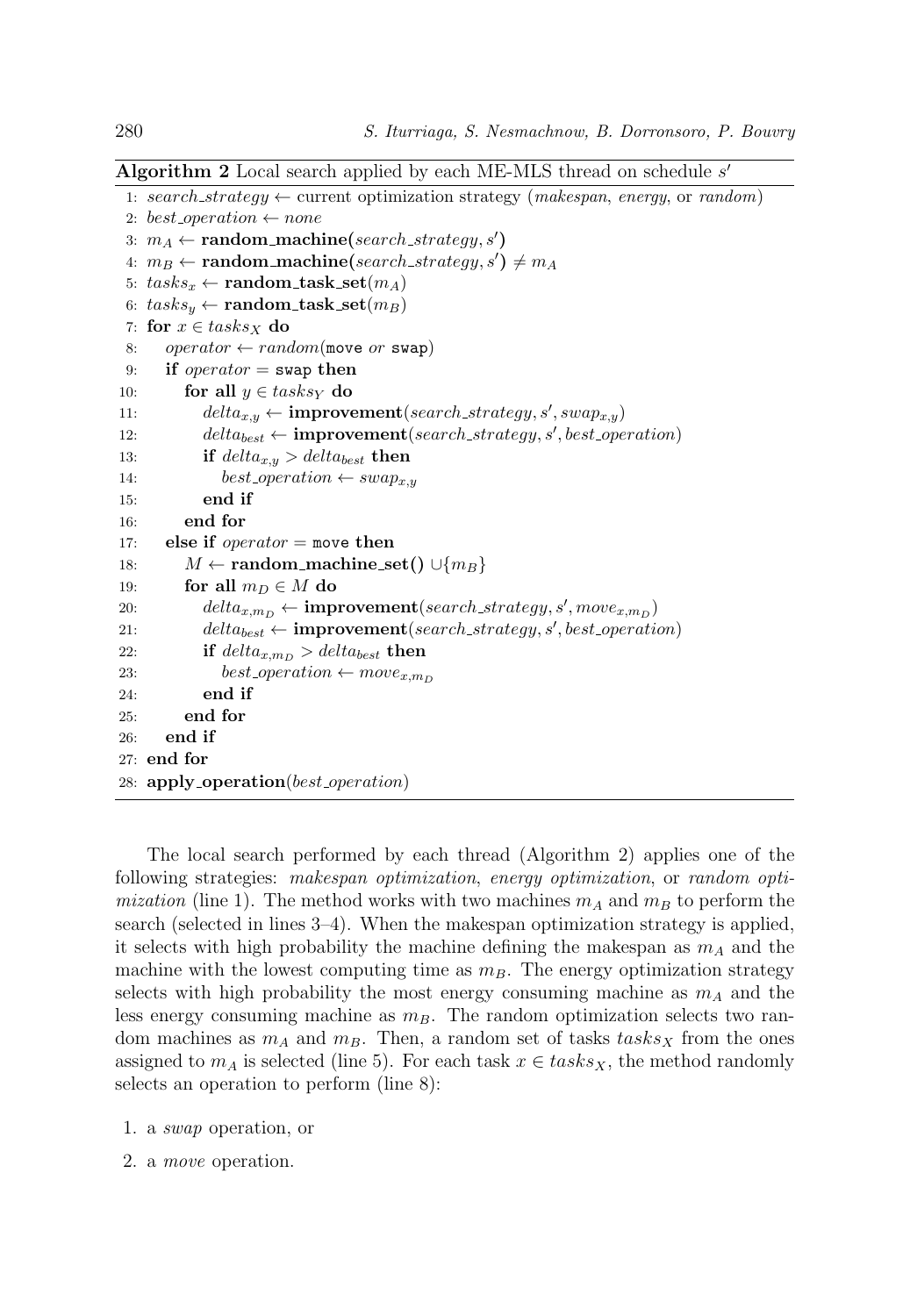When the swap operation is applied (lines 9 to 16), the method selects a random set of tasks tasks<sub>Y</sub> assigned to  $m_B$  (line 6), computes the values for both objectives when swapping task x with each task  $y \in \text{tasks}_Y$  (lines 11 and 12), and chooses the swap which improves most the schedule objectives (line 14). If the energy and makespan improvements of the computed swap are in conflict (i.e. the swap improves one metric but degrades the other), the best swap according to the selected search strategy is applied. When no swap is found to improve neither of the schedule objectives, no swap is applied.

If the move operation is applied, for task x (lines 17 to 26), the method selects a set of random machines  $M = \{random\,math> machines\} \cup \{m_B\}$  (line 18), and computes the variation in the schedule objectives when moving task x to each machine  $m_D \in$  $M$  (lines 20–21). Then, the move operation which improves most the schedule objectives prioritizing the currently selected search strategy is selected to be applied (lines 22 to 24).

When no swap/move is found to improve neither of the schedule objectives, no operation is applied.

#### 3.4 Implementation Details

Implementation language and libraries. ME-MLS is implemented in GNU  $C++$  4.6, avoiding heavy  $C++$  constructs (classes, interfaces, polymorphism) to minimize the code execution overhead.

The multithreading support is provided by the GNU POSIX thread library 2.13. We do not use high level parallel multithreading libraries, such as OpenMP, in order to have fine grain control over the synchronization mechanisms. Finally, the Mersenne Twister (MT) method [23] is used to generate pseudorandom numbers, since empirical evidence indicates that it is more efficient than standard generators [27]. We modified the original MT implementation to be thread-safe, allowing multithreading random numbers generation.

- Problem encoding. ME-MLS maintains in memory a multi-structure comprising both a machine-based and a task-based encoding for schedules [25] (Figure 2). This multi-structure allows ME-MLS to efficiently access the tasks assigned to a given machine in  $O(1)$  via the machine-based encoding; and given a certain task, to locate the machine to which it is assigned also in  $O(1)$  via the task-based encoding.
- Population initialization. The population is initialized using a randomized version of the MCT heuristic [22], considering the tasks sorted in a random order. The tasks are scheduled following that random order to the machines that first accomplish them, providing diversity to the initial population.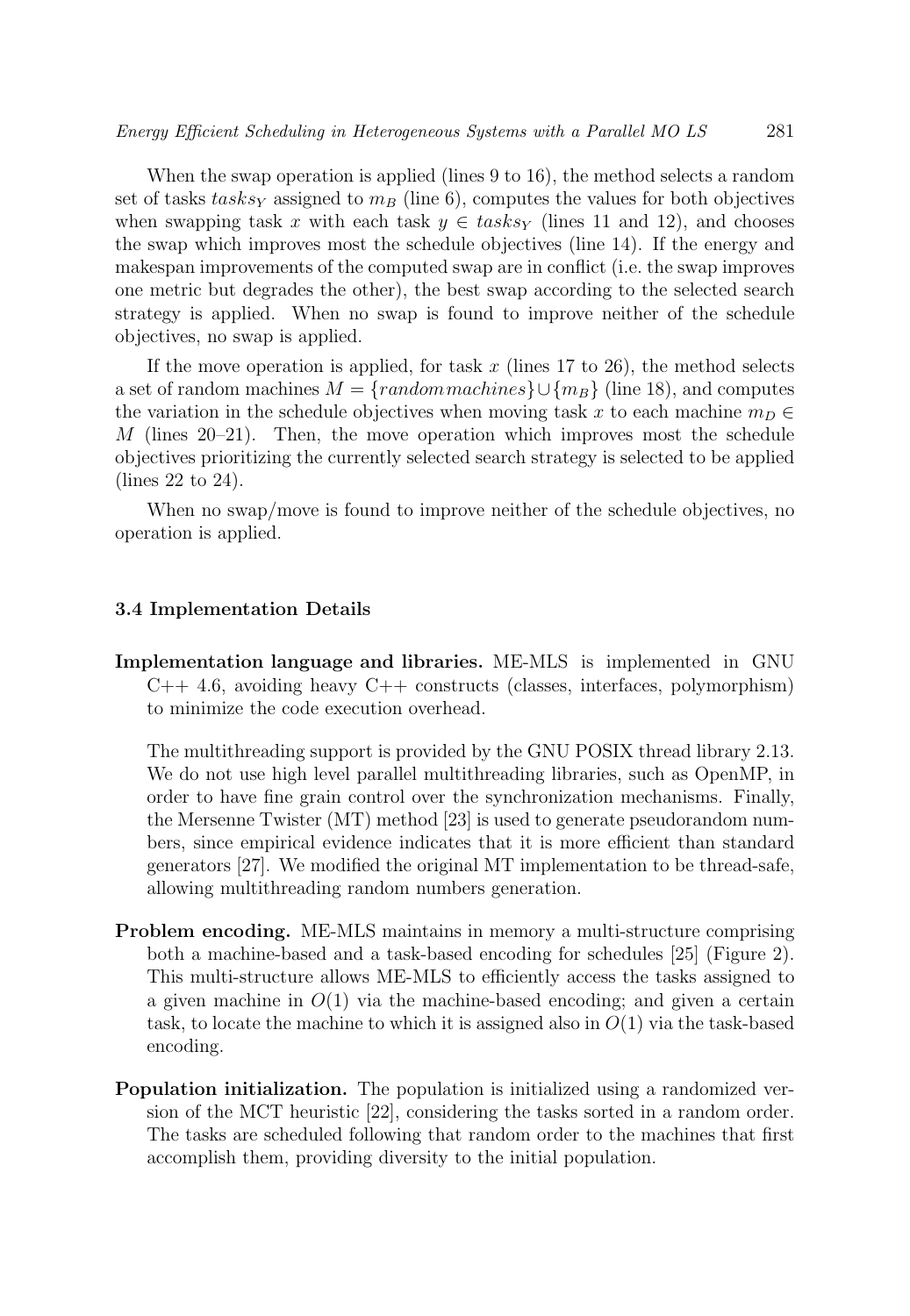

Fig. 2. Problem encodings: a) machine-oriented encoding, b) task-oriented encoding

#### 4 EXPERIMENTAL ANALYSIS

This section introduces the ME-HCSP instances and the hardware platform used in the experimental analysis, as well as the MinMin based heuristics used as a reference baseline to compare the ME-MLS results. Finally, the experimental results are presented and analyzed, along with a speedup evaluation of the proposed method.

#### 4.1 ME-HCSP Instances and Execution Platform

Instances. A set of 96 ME-HCSP instances was generated to evaluate the ME-MLS algorithm. Each instance describes the machines scenario and the set of tasks workloads. The scenarios were generated using realistic data, gathering for each machine the computational power, and the energy consumption in both idle state and processing state. The workloads were generated following the ETC methodology [2].

Three instance dimensions were used in the experimental analysis (number of tasks  $\times$  number of machines):  $512 \times 16$ ,  $1024 \times 32$ , and  $2048 \times 64$ . For each dimension, 12 different scenarios and 8 workloads (4 using parameters by Ali et al. [2] and 4 using parameters by Braun et al. [4]) were generated. Combining all these scenarios and workloads we obtain a set of 96 ME-HCSP instances that model realistic small- and medium-sized HC infrastructures.

Execution platform. The experimental analysis was performed on a 24-core Magny-Cours AMD Opteron Processor 6172, 2.1 GHz, 24 GB RAM, running 64-bits CentOS 5.1 Linux, from Cluster FING (http://www.fing.edu.uy/cluster).

#### 4.2 MinMin Based Heuristics Used as Reference Baseline

In order to compare the ME-MLS results, we propose here a set of heuristics based on the MinMin list scheduling method [22], which is considered to outperform other deterministic heuristics for minimizing the makespan objective [9]. The original MinMin heuristic greedily picks the task that can be completed the soonest, taking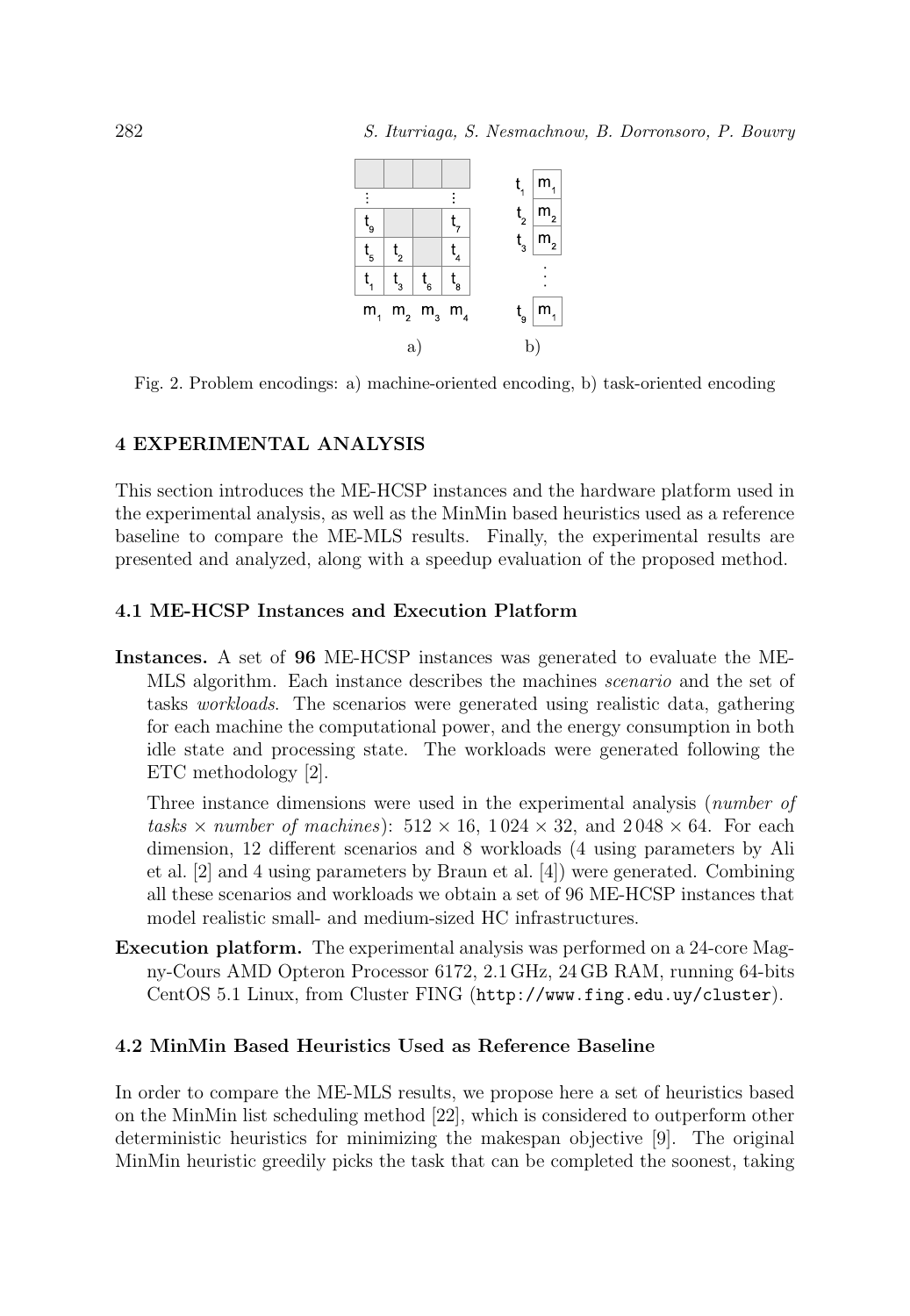into account the current machine assignments. MinMin starts with a set  $U$  of all unmapped tasks, calculates the MCT for each task in  $U$  for each machine, and assigns the task with the minimum overall MCT to the machine that can complete it faster. The mapped task is removed from  $U$ , and the process is repeated until all tasks are mapped. A pseudocode of the MinMin heuristic is presented in Algorithm 3.

| Algorithm 3 MinMin heuristic |                                          |  |  |  |  |  |
|------------------------------|------------------------------------------|--|--|--|--|--|
|                              | 1: $U = T$ {set of unasigned tasks}      |  |  |  |  |  |
|                              | 2: while $U \neq \emptyset$ do           |  |  |  |  |  |
| 3:                           | for each task $t_k \in U$ do             |  |  |  |  |  |
| 4:                           | for each machine $m_h \in P$ do          |  |  |  |  |  |
| 5:                           | evaluate $ET(t_k, m_h)$                  |  |  |  |  |  |
| 6:                           | end for                                  |  |  |  |  |  |
| 7:                           | store best pair $(t_k, m_i)$             |  |  |  |  |  |
| 8:                           | end for                                  |  |  |  |  |  |
| 9:                           | select pair $(t_i, m_j)$ with minimum ET |  |  |  |  |  |
| 10:                          | assign $t_i$ to $m_i$                    |  |  |  |  |  |
| 11:                          | remove $t_i$ from $U$                    |  |  |  |  |  |
|                              | $12:$ end while                          |  |  |  |  |  |
|                              | 13: return task assignment               |  |  |  |  |  |
|                              |                                          |  |  |  |  |  |

MinMin uses a two-phases optimization strategy (the double for cycle in Algorithm 3), thus we define four MinMin versions by alternating the minimization objective in each phase. The first version minimizes the completion time in both phases (it corresponds to the classic MinMin heuristic); the second version minimizes the energy objective in both phases; in the remaining versions the minimization objectives are alternated to be in the first phase or in the second phase. We use the lowercase *Min* notation when minimizing the completion time and the uppercase MIN notation when minimizing the energy. Thus, the four versions of the MinMin heuristics used in the comparison are: *MinMin*, *MINMIN*, *MinMIN*, and *MINMin*.

#### 4.3 Multiobjective Optimization Metrics Used to Evaluate ME-MLS

Several metrics have been considered in this article to evaluate the two variants of the proposed ME-MLS algorithm, regarding the two main purposes of multiobjective optimization techniques:

- 1. converging to the Pareto front and
- 2. correctly sampling the set of non-dominated solutions [5, 6].

The quality metrics evaluate the convergence towards the Pareto front. We consider in this work the number of (different) non-dominated solutions found for each algorithm (ND), and Inverted Generational Distance (IGD), defined as the (normalized) sum of the distances between the non-dominated solutions in the Pareto front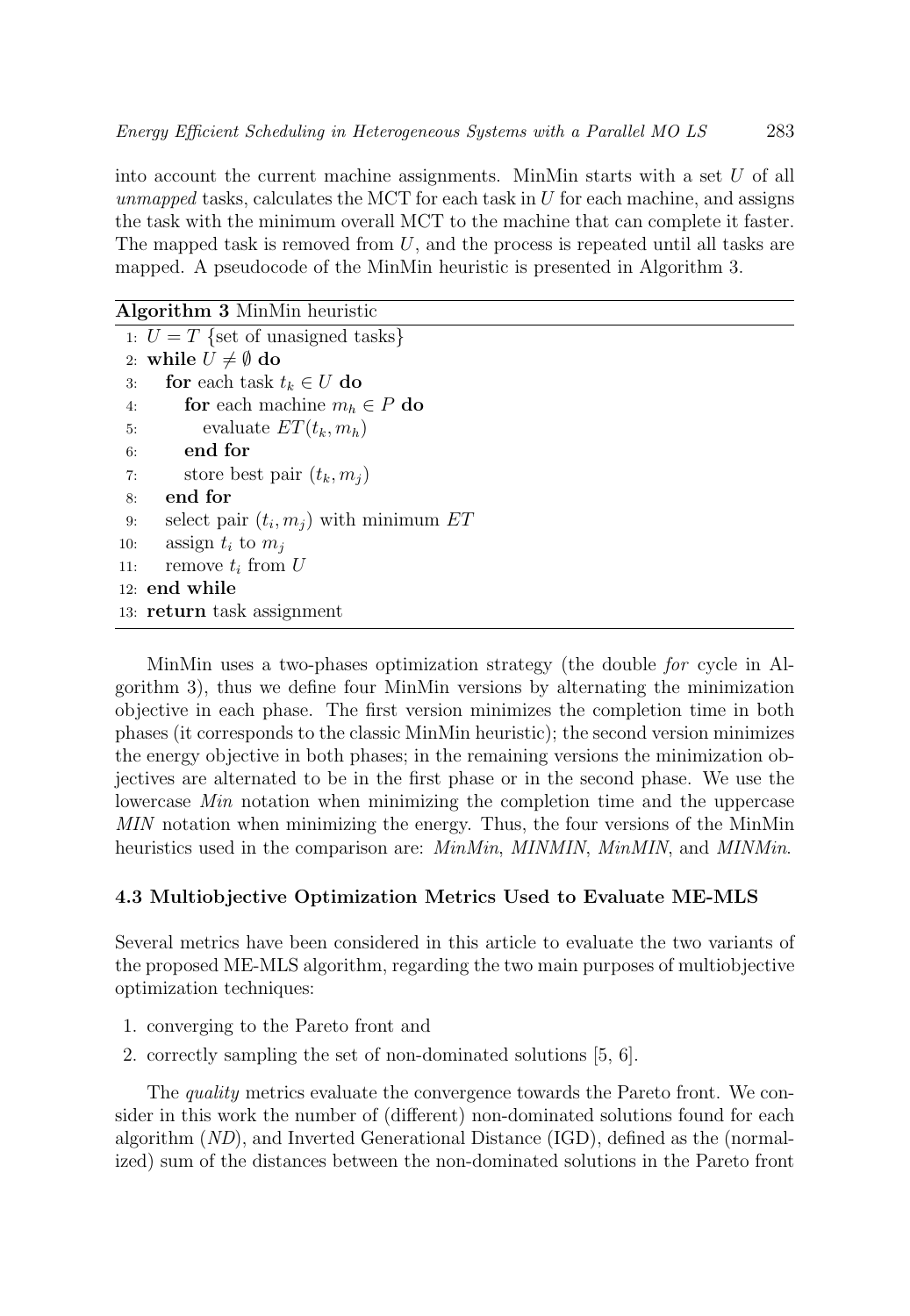found by the algorithm and a set of uniformly distributed points in the true Pareto front. Smaller values of IGD mean a better approximation to the Pareto front.

The diversity metrics measure the distribution of the computed non-dominated solutions, evaluating the capability of correctly sampling the Pareto front of the problem. In this work we consider the spread and Relative Hypervolume (RHV) metrics. Spread includes the information about the extreme points of the true Pareto front in order to compute a precise value of the distribution [6]. Smaller values of spread mean a better distribution of non-dominated solutions in the calculated Pareto front. RHV is the ratio of the volume (in the objective functions space) covered by the Pareto front computed by the algorithm and the volume covered by the real Pareto front.

In the experimental analysis, the true Pareto front – which is unknown for the ME-HCSP instances studied – was approximated by gathering the non-dominated solutions found using both ME-MLS variants in the 30 independent executions performed for each algorithm.

#### 4.4 Parameter Setting Experiments

The goal of this work is to *efficiently* solve the ME-HCSP, thus a fixed 10 seconds execution time stopping criterion is used for the ME-MLS algorithm. This time stopping criterion is significantly lower than the execution time of the algorithms in the related literature, which ranges from 60s to 90s [28]. For the speedup evaluation of ME-MLS, the stopping criterion was set to 6 million iterations.

In order to provide statistical significance to the results and considering the stochastic nature of the proposed algorithm, 30 independent ME-MLS executions were performed on each instance. Each execution was performed using 24 threads, the maximum number of cores available in the computing platform.

A configuration analysis was performed using the  $512 \times 16$  dimension instances in order to find the best values for the population size (POP SIZE), the number of local search per schedule (THREAD IT), the neighbourhood size used in the local search (SRC TASK NHOOD, DST TASK NHOOD, and DST MACH NHOOD), and the re-work factor (REWORK FACTOR).

The candidate values for the parameter settings study were: POP\_SIZE  $\in$  ${30, 35, 40}$ , THREAD\_IT  $\in$   ${500, 650, 800}$ , SRC\_TASK\_NHOOD  $\in$   ${24, 28, 32}$ , DST TASK NHOOD  $\in \{16, 20, 24\}$ , DST MACH NHOOD  $\in \{8, 12, 16\}$ , and REWORK FACTOR  $\in$ {10, 14, 18}. The best results were obtained with the following configuration POP SIZE = 30, THREAD IT = 650, SRC TASK NHOOD = 28, DST TASK NHOOD = 16, DST\_MACH\_NHOOD = 16, and REWORK\_FACTOR =  $14$ .

#### 4.5 Results and Discussion

This subsection presents and discusses the experimental results obtained in the evaluation of the ME-MLS scheduling algorithm.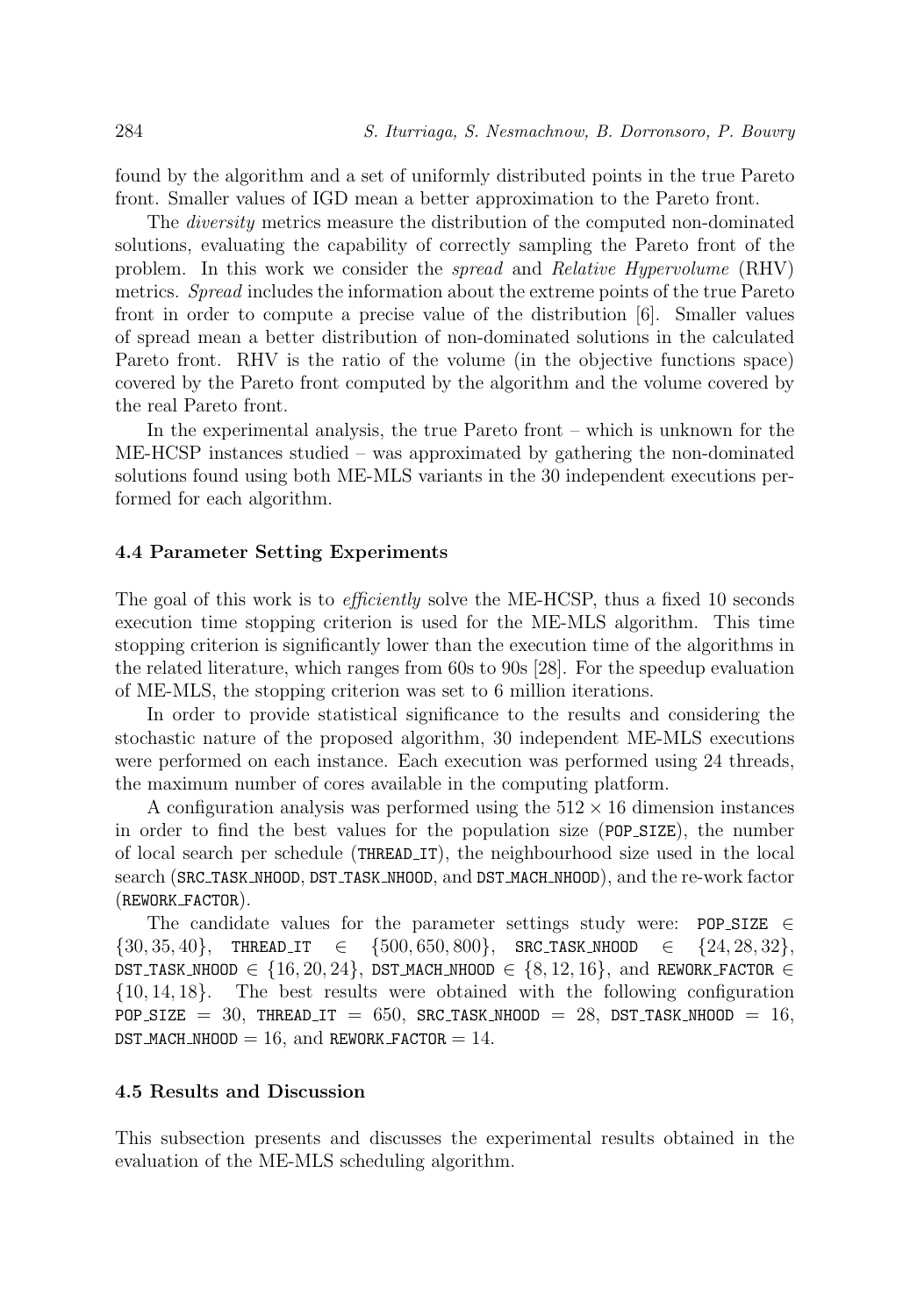Solution quality. Table 1 reports the average and best makespan and energy improvements by the two studied variants of ME-MLS with respect to the MinMin based heuristic that performs the best for that instance and objective. The results show that ME-MLS outperforms the best MinMin based heuristic with makespan improvements of up to 14.0 % and energy consumption improvements of up to  $13.9\%$ . Both ME-MLS + AGA and ME-MLS + ad hoc are able to compute schedules with similar average objective values for instances with dimension up to  $1024 \times 32$ . ME-MLS + ad hoc computes slightly better average schedules than ME-MLS + AGA when solving instances with dimension  $2048 \times 64$ . In the small ME-HCSP instances  $(512 \times 16)$ , the best improvements are obtained for the makespan objective, while in the largest ME-HCSP instances  $(2048 \times 64)$ , the best improvements are obtained for the energy consumption. Figure 3 summarizes the average improvements by dimension when comparing ME-MLS to each MinMin based heuristic.

|                                                 |              |           |            |           | $ME-MLS + AGA$ |           |            | $ME-MLS + ad hoc$ |          |           |  |
|-------------------------------------------------|--------------|-----------|------------|-----------|----------------|-----------|------------|-------------------|----------|-----------|--|
| $\overline{16}$<br>$\times$<br>512<br>dimension | model        | heter.    | makespan   |           | energy         |           |            | makespan          |          | energy    |  |
|                                                 |              |           | best       | avq       | best           | avg       | best       | avq               | best     | avq       |  |
|                                                 |              | high high | $12.9\,\%$ | $9.4\%$   | $9.5\%$        | $4.4\%$   | $12.3\%$   | $9.1\%$           | $9.7\%$  | $4.4\%$   |  |
|                                                 | Ali          | high low  | 14.0%      | $9.5\,\%$ | $9.5\%$        | $5.1\%$   | $13.5\,\%$ | $9.2\%$           | $9.5\%$  | $5.2\%$   |  |
|                                                 |              | low high  | 10.9%      | 8.3%      | $9.3\,\%$      | $5.3\%$   | $10.9\,\%$ | 8.4%              | $9.2\%$  | $5.2\%$   |  |
|                                                 |              | low low   | $10.9\,\%$ | 4.1%      | 10.7%          | $7.4\%$   | 11.2%      | $4.0\%$           | 10.7%    | $7.4\%$   |  |
|                                                 |              | high high | 11.7%      | $9.5\%$   | $9.7\%$        | $6.3\,\%$ | $11.6\%$   | $9.2\%$           | $10.0\%$ | $6.2\%$   |  |
|                                                 | <b>Braun</b> | high low  | 5.5%       | 3.8%      | $5.3\%$        | $2.3\,\%$ | 5.4%       | $3.8\%$           | $5.2\%$  | $2.3\,\%$ |  |
|                                                 |              | low high  | $10.3\,\%$ | 8.0%      | 8.3%           | 4.1%      | $10.5\%$   | 7.8%              | 8.3%     | 4.2%      |  |
|                                                 |              | low low   | 5.9%       | $5.0\%$   | $5.5\%$        | $3.2\%$   | 5.9%       | $5.0\%$           | 4.7%     | $3.1\%$   |  |
|                                                 | model        | heter.    | makespan   |           | energy         |           |            | makespan          |          | energy    |  |
| 32                                              |              |           | best       | avg       | best           | avq       | best       | avg               | best     | avg       |  |
| X                                               |              | high high | $9.7\%$    | $7.3\%$   | $9.6\%$        | $5.9\%$   | $10.5\%$   | $7.1\%$           | $10.0\%$ | $6.2\%$   |  |
|                                                 | Ali          | high low  | 8.7%       | $7.2\%$   | 8.9%           | 5.6%      | $9.7\%$    | $6.7\%$           | $9.2\%$  | 5.4%      |  |
|                                                 |              | low high  | $10.8\,\%$ | 8.7%      | $9.9\%$        | $7.8\%$   | 11.3%      | $9.0\%$           | 9.8%     | $7.3\,\%$ |  |
| dimension 1024                                  |              | low low   | $6.8\%$    | $2.3\,\%$ | 11.4%          | 8.9%      | $7.0\%$    | $2.6\,\%$         | 11.4%    | 8.8%      |  |
|                                                 |              | high high | $8.8\%$    | $6.2\%$   | $9.3\%$        | $5.7\%$   | $9.1\%$    | $6.1\%$           | $10.3\%$ | $6.3\%$   |  |
|                                                 |              | high low  | $10.1\%$   | 7.6%      | $9.4\%$        | $6.0\%$   | $10.3\,\%$ | $7.5\%$           | 9.8%     | $6.3\,\%$ |  |
|                                                 | <b>Braun</b> | low high  | $8.5\%$    | $6.0\%$   | $7.9\%$        | $4.4\%$   | $8.7\%$    | 5.8%              | $8.0\%$  | 4.7%      |  |
|                                                 |              | low low   | $10.5\%$   | $9.0\%$   | 11.3%          | 8.8%      | $11.3\%$   | $9.3\%$           | 11.0%    | 8.5%      |  |
|                                                 | model        | heter.    | makespan   |           | energy         |           |            | makespan          |          | energy    |  |
| $\Im$                                           |              |           | $_{best}$  | avq       | best           | avq       | best       | avq               | best     | avq       |  |
| ×                                               |              | high high | $7.2\%$    | $5.0\%$   | $9.4\%$        | $4.6\%$   | $8.5\%$    | $5.7\%$           | $11.1\%$ | $6.8\%$   |  |
| 2048<br>dimension                               | Ali          | high low  | $6.2\%$    | 4.2%      | $9.2\%$        | 4.6%      | $7.7\%$    | $5.2\%$           | 10.7%    | $6.5\,\%$ |  |
|                                                 |              | low high  | $6.8\%$    | 4.5%      | 12.7%          | $9.9\%$   | $7.6\,\%$  | $6.3\,\%$         | 12.7%    | $9.4\%$   |  |
|                                                 |              | low low   | $3.4\%$    | $0.3\,\%$ | 12.9%          | $9.3\,\%$ | 4.8%       | $1.1\%$           | 13.3%    | $9.2\,\%$ |  |
|                                                 |              | high high | $7.2\%$    | $4.7\%$   | $9.9\%$        | $5.3\,\%$ | $8.1\%$    | $5.4\%$           | $10.8\%$ | $7.3\%$   |  |
|                                                 | <b>Braun</b> | high low  | $7.6\,\%$  | $6.2\,\%$ | $9.5\%$        | $6.6\,\%$ | 7.8%       | $6.4\%$           | $10.4\%$ | 8.3%      |  |
|                                                 |              | low high  | $7.4\%$    | $5.0\%$   | $9.9\%$        | 4.8%      | 8.8%       | $5.6\,\%$         | 11.7%    | $7.0\%$   |  |
|                                                 |              | low low   | $6.4\%$    | 4.3%      | 13.9%          | $10.1\%$  | $8.0\%$    | $6.0\%$           | 13.8%    | $9.6\%$   |  |

Table 1. ME-MLS improvements over the best MinMin heuristic

Multiobjective optimization metrics. We compared ME-MLS + AGA and  $ME-MLS + ad$  hoc by studying the multiobjective optimization metrics on the Pareto front approximations computed by each algorithm. In order to determine the significance of the comparison, a statistical analysis was performed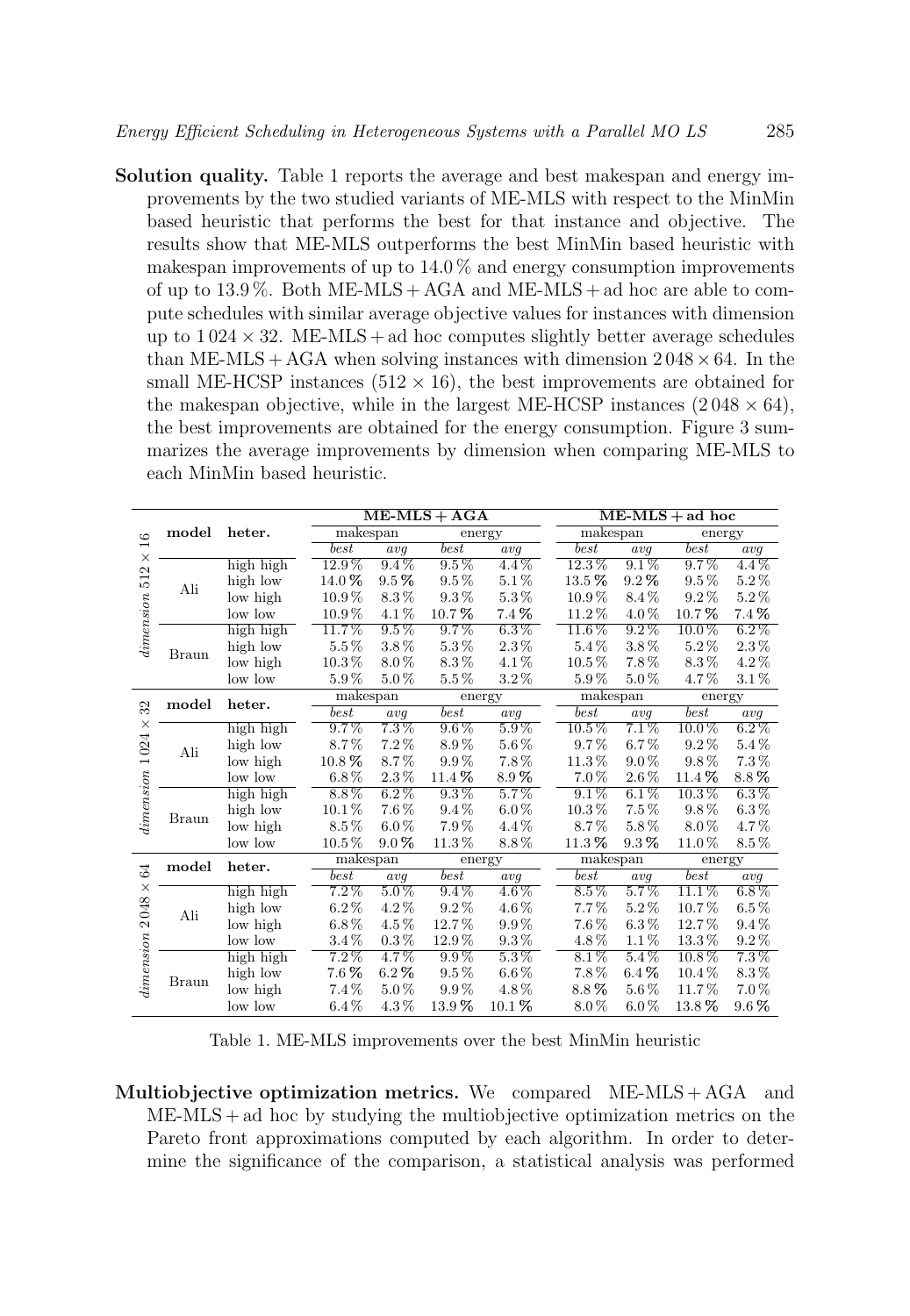

Fig. 3. Average ME-MLS improvements over the MinMin based heuristics

over the results for each algorithm, metric, and problem instance solved. First, the Kolmogorov-Smirnov (K-S) test was applied to check whether the metric values follow a normal distribution or not. The values for the D statistic by the K-S test indicated that the results for ME-MLS + AGA and ME-MLS + ad hoc are not normally distributed. As a consequence, the non-parametric Kruskal-Wallis statistical test was performed with a confidence level of 95 %, to compare the distributions for  $ME\text{-}MLS + AGA$  and  $ME\text{-}MLS + ad$  hoc.

Table 2 reports the average and standard deviation values for the ND and IGD quality metrics for each instance model, heterogeneity class, and problem dimension.

Table 3 reports the average and standard deviation values for spread and RHV diversity metrics for each instance model, heterogeneity class, and problem dimension. For each metric and heterogeneity class, the best algorithm and the number of problem instances in which it is the best with  $95\%$  confidence (i.e. the computed pairwise p-value is below  $5 \times 10^{-2}$ ) is also reported in the best<sub>95%</sub> column. The result is emphasized in bold font when a given algorithm variant is always better than the other one in the twelve problem instances solved for each instance model, heterogeneity class, and problem dimension.

Table 2 demonstrates that  $ME\text{-}MLS + AGA$  outperforms  $ME\text{-}MLS + ad$  hoc in terms of the quality metrics, specially in the largest ME-HCSP instances. Regarding the diversity metrics, Table 3 shows that both algorithms compute similar results for spread and RHV for dimension  $512 \times 16$ , but ME-MLS + AGA was able to find Pareto fronts with better diversity and covering properties for dimension  $1024 \times 32$  and  $2048 \times 64$ , as it is demonstrated by the values of the spread and RHV metrics.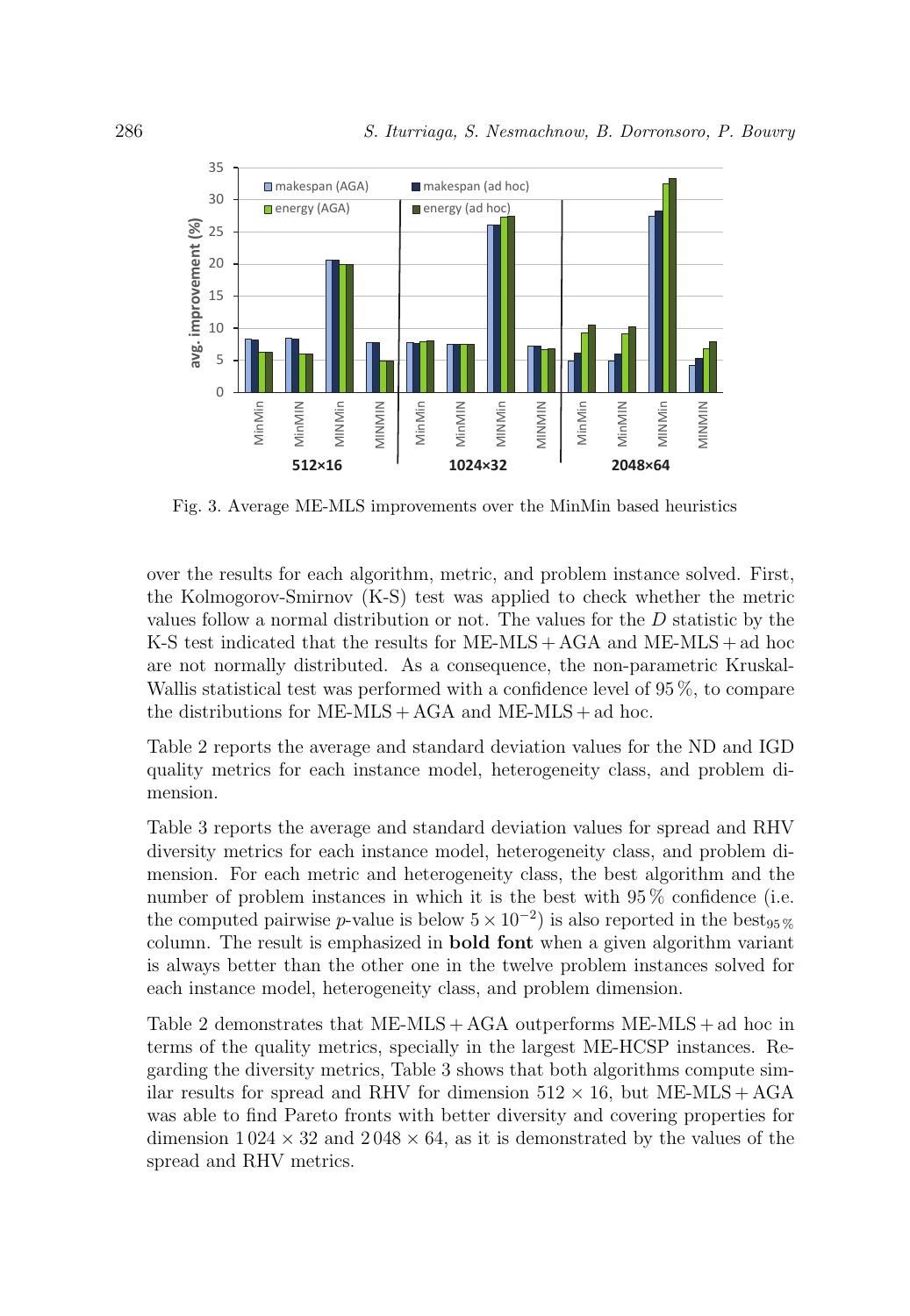| $\frac{6}{1}$                          | model heter. |           |                                            | ND                                         |                                               | <b>IGD</b> (normalized) |                                            |                                               |  |
|----------------------------------------|--------------|-----------|--------------------------------------------|--------------------------------------------|-----------------------------------------------|-------------------------|--------------------------------------------|-----------------------------------------------|--|
|                                        |              |           | AGA                                        | ad hoc                                     | $\mathrm{best}_{95\,\%}$                      | AGA                     | ad hoc                                     | $\mathrm{best}_{95\,\%}$                      |  |
| ×<br>Z<br>51<br>imension               | Ali          | high high |                                            |                                            | $8.33 \pm 2.47$ $4.11 \pm 1.43$ AGA $10/12$   |                         | $1.00 \pm 0.39$ $1.57 \pm 0.76$ AGA 6/12   |                                               |  |
|                                        |              | high low  |                                            | $8.02 \pm 2.65$ $4.20 \pm 1.39$ AGA $8/12$ |                                               |                         | $1.00 \pm 0.44$ $1.51 \pm 0.73$ AGA $5/12$ |                                               |  |
|                                        |              | low high  |                                            |                                            | $6.67 \pm 2.42$ 3.82 $\pm$ 1.20 AGA 10/12     |                         | $1.00 \pm 0.34$ $1.56 \pm 0.64$ AGA 8/12   |                                               |  |
|                                        |              | low low   |                                            |                                            | $2.84 \pm 1.54$ $2.49 \pm 1.12$ ad hoc $3/12$ |                         |                                            | $1.00 \pm 0.40$ $1.04 \pm 0.40$ ad hoc $1/12$ |  |
|                                        | Braun        | high high |                                            | $6.63 \pm 3.06$ $3.75 \pm 1.50$ AGA $7/12$ |                                               |                         | $1.00 \pm 0.43$ $1.53 \pm 0.64$ AGA $5/12$ |                                               |  |
|                                        |              | high low  |                                            | $6.18 \pm 3.30$ $3.36 \pm 1.50$ AGA $8/12$ |                                               |                         | $1.00 \pm 0.33$ $1.65 \pm 0.67$ AGA 6/12   |                                               |  |
|                                        |              | low high  |                                            | $6.64 \pm 3.03$ $3.84 \pm 1.56$ AGA $7/12$ |                                               |                         | $1.00 \pm 0.45$ $1.31 \pm 0.61$ AGA $5/12$ |                                               |  |
|                                        |              | low low   |                                            | $6.02 \pm 3.10$ $3.21 \pm 1.21$ AGA $7/12$ |                                               |                         | $1.00 \pm 0.36$ $1.59 \pm 0.63$ AGA $7/12$ |                                               |  |
| $\mathfrak{L}$                         |              |           | AGA                                        | ad hoc                                     | $best_{95\%}$                                 | AGA                     | ad hoc                                     | $best_{95\%}$                                 |  |
| $\times$                               |              | high high |                                            |                                            | $9.98 \pm 0.22$ 4.44 $\pm$ 1.31 AGA 12/12     |                         |                                            | $1.00 \pm 0.32$ $2.38 \pm 0.68$ AGA $12/12$   |  |
| 024                                    | Ali          | high low  |                                            |                                            | $9.99 \pm 0.09$ 4.16 $\pm$ 1.38 AGA 12/12     |                         |                                            | $1.00 \pm 0.32$ $2.62 \pm 0.87$ AGA $10/12$   |  |
|                                        |              | low high  |                                            |                                            | $8.67 \pm 1.48$ $3.63 \pm 1.01$ AGA $12/12$   |                         |                                            | $1.00 \pm 0.23$ $3.35 \pm 1.01$ AGA $12/12$   |  |
|                                        |              | low low   |                                            |                                            | $5.90 \pm 1.90$ $2.92 \pm 0.84$ AGA $10/12$   |                         | $1.00 \pm 0.43$ $1.57 \pm 0.62$ AGA $5/12$ |                                               |  |
|                                        |              | high high |                                            |                                            | $9.98 \pm 0.16$ $4.14 \pm 1.23$ AGA $12/12$   |                         |                                            | $1.00 \pm 0.28$ $2.29 \pm 0.63$ AGA $12/12$   |  |
| dimension                              | Braun        | high low  |                                            |                                            | $9.95 \pm 0.43$ $4.72 \pm 1.35$ AGA $12/12$   |                         |                                            | $1.00 \pm 0.29$ $2.48 \pm 0.80$ AGA $10/12$   |  |
|                                        |              | low high  |                                            |                                            | $9.96 \pm 0.42$ $4.75 \pm 1.30$ AGA $12/12$   |                         |                                            | $1.00 \pm 0.32$ $2.38 \pm 0.83$ AGA $12/12$   |  |
|                                        |              | low low   |                                            |                                            | $8.56 \pm 1.49$ $3.63 \pm 0.99$ AGA $12/12$   |                         |                                            | $1.00 \pm 0.24$ 3.06 $\pm$ 0.97 AGA 12/12     |  |
| 54                                     |              |           | AGA                                        | ad hoc                                     | $\overline{\text{best}}_{95\,\%}$             | AGA                     | ad hoc                                     | $\mathrm{best}_{95\,\%}$                      |  |
| $\times$<br>048<br>$\sim$<br>dimension | Ali          | high high | $10.00 \pm 0.00$ 5.25 $\pm$ 0.92 AGA 12/12 |                                            |                                               |                         |                                            | $1.00 \pm 0.26$ $2.04 \pm 0.62$ AGA $12/12$   |  |
|                                        |              | high low  | $10.00 \pm 0.05$ 5.20 $\pm$ 0.99 AGA 12/12 |                                            |                                               |                         |                                            | $1.00 \pm 0.25$ $2.13 \pm 0.67$ AGA $10/12$   |  |
|                                        |              | low high  |                                            |                                            | $9.09 \pm 1.19$ $3.72 \pm 1.10$ AGA $12/12$   |                         |                                            | $1.00 \pm 0.20$ $3.19 \pm 0.92$ AGA $12/12$   |  |
|                                        |              | low low   |                                            |                                            | $8.02 \pm 1.63$ 3.66 $\pm$ 1.18 AGA 12/12     |                         | $1.00 \pm 0.26$ $1.47 \pm 0.53$ AGA 6/12   |                                               |  |
|                                        | Braun        | high high | $10.00 \pm 0.00$ 5.19 $\pm$ 0.93 AGA 12/12 |                                            |                                               |                         |                                            | $1.00 \pm 0.26$ $2.13 \pm 0.65$ AGA $12/12$   |  |
|                                        |              | high low  | $10.00 \pm 0.00$ 5.18 $\pm$ 0.92 AGA 12/12 |                                            |                                               |                         |                                            | $1.00 \pm 0.26$ $2.19 \pm 0.77$ AGA $12/12$   |  |
|                                        |              | low high  | $10.00 \pm 0.00$ 5.23 $\pm$ 0.87 AGA 12/12 |                                            |                                               |                         |                                            | $1.00 \pm 0.29$ $2.00 \pm 0.65$ AGA $12/12$   |  |
|                                        |              | low low   |                                            |                                            | $9.49 \pm 0.86$ $4.03 \pm 1.16$ AGA $12/12$   |                         |                                            | $1.00 \pm 0.19$ $2.92 \pm 1.00$ AGA $12/12$   |  |

Energy Efficient Scheduling in Heterogeneous Systems with a Parallel MO LS 287

Table 2. ME-MLS multiobjective quality metrics

The sample Pareto front approximations in Figure 4 show that the ME-MLS + AGA algorithm is able to compute accurate solutions, with good diversity and an appropriate covering.

Summarizing, the study indicates that the AGA replacement strategy is a useful choice to improve the quality and diversity of the schedules found by the ME-MLS algorithm, significantly improving over the ad hoc replacement technique regarding the two main goals in MO.

Computational efficiency: speedup evaluation. A speedup analysis was performed for both ME-MLS + AGA and ME-MLS + ad hoc algorithms in order to study the reductions in the execution times when using different numbers of threads. The speedup evaluation was done over the  $1024 \times 32$  instances, and performing 30 independent executions of each version of the algorithm, using a stopping criterion of 6 million iterations.

Figure 5 graphically summarizes the results of the speedup analysis when using up to 24 threads executing on the 24 cores available in the Magny-Cours experimental computing platform used.

The study indicates that both  $ME\text{-}MLS + AGA$  and  $ME\text{-}MLS + ad$  hoc algorithms have a near linear speedup behavior.  $ME-MLS + AGA$  is the most efficient and scalable algorithm: it achieves a speedup of 22.4 when using 24 threads, while  $ME\text{-}MLS + \text{ad}$  hoc obtains a speedup of 20.2.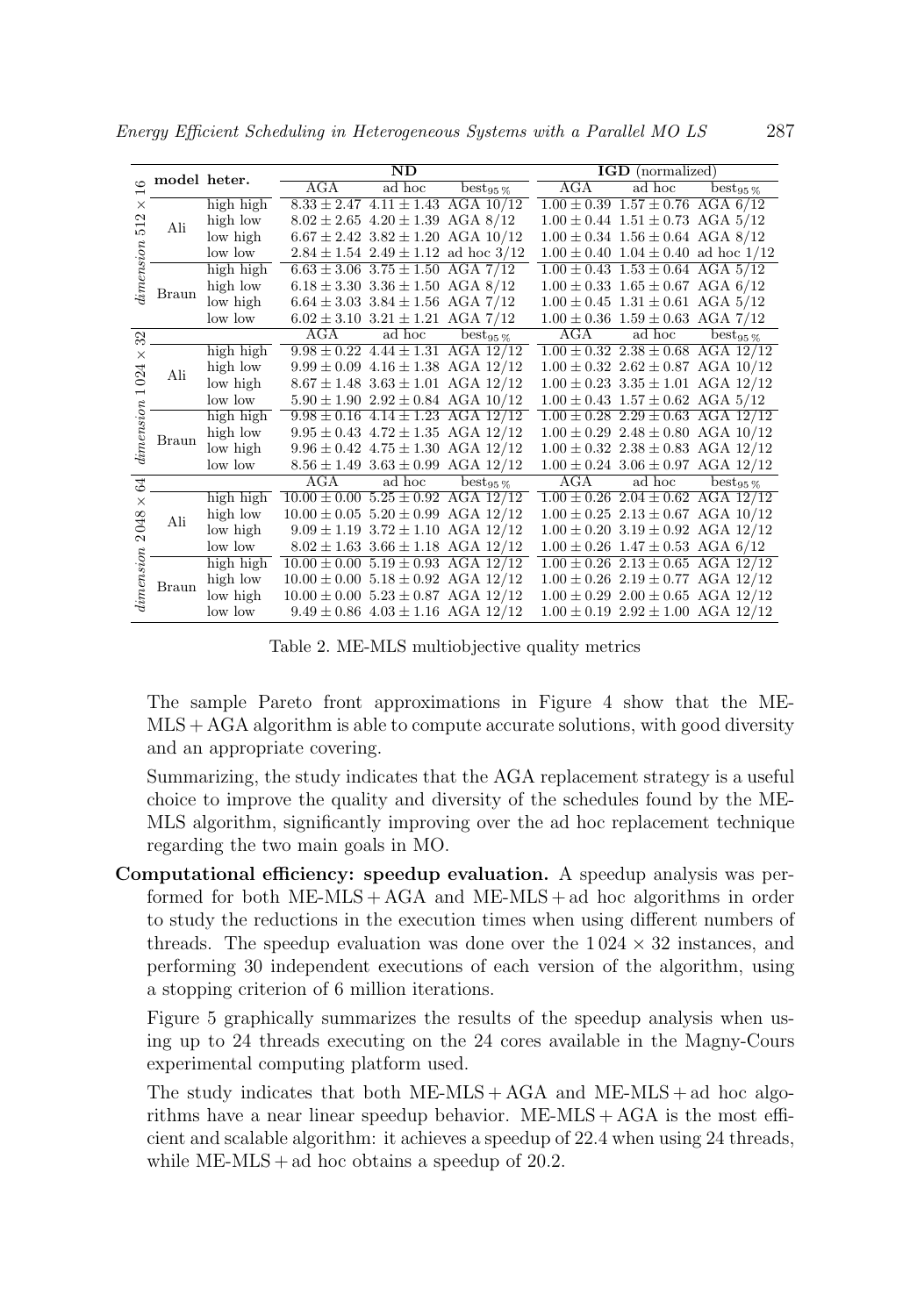| Ġ                                                | model heter. |           |     | spread                                     |                                               | <b>RHV</b> |                                            |                                             |  |
|--------------------------------------------------|--------------|-----------|-----|--------------------------------------------|-----------------------------------------------|------------|--------------------------------------------|---------------------------------------------|--|
|                                                  |              |           | AGA | ad hoc                                     | $best_{95\%}$                                 | AGA        | ad hoc                                     | best <sub>95</sub> $\%$                     |  |
| $\times$<br>$\mathbf{\Omega}$<br>55<br>limension |              | high high |     | $1.00 \pm 0.12$ $1.07 \pm 0.28$ AGA $5/12$ |                                               |            | $0.85 \pm 0.06$ $0.79 \pm 0.07$ AGA 6/12   |                                             |  |
|                                                  | Ali          | high low  |     |                                            | $1.00 \pm 0.10$ $1.05 \pm 0.26$ ad hoc $4/12$ |            | $0.82 \pm 0.08$ $0.78 \pm 0.08$ AGA 6/12   |                                             |  |
|                                                  |              | low high  |     | $1.00 \pm 0.15$ $1.20 \pm 0.32$ AGA 6/12   |                                               |            | $0.89 \pm 0.05$ $0.85 \pm 0.06$ AGA 8/12   |                                             |  |
|                                                  |              | low low   |     |                                            | $1.01 \pm 0.15$ $1.00 \pm 0.17$ ad hoc $2/12$ |            | $0.82 \pm 0.09$ $0.81 \pm 0.08$ none       |                                             |  |
|                                                  | Braun        | high high |     | $1.00 \pm 0.13$ $1.02 \pm 0.29$ none       |                                               |            | $0.84 \pm 0.07$ $0.79 \pm 0.08$ AGA 7/12   |                                             |  |
|                                                  |              | high low  |     | $1.00 \pm 0.14$ $1.08 \pm 0.33$ AGA 5/12   |                                               |            | $0.91 \pm 0.04$ $0.88 \pm 0.04$ AGA 6/12   |                                             |  |
|                                                  |              | low high  |     | $1.00 \pm 0.11$ $1.05 \pm 0.25$ AGA 3/12   |                                               |            | $0.80 \pm 0.09$ $0.77 \pm 0.09$ AGA 6/12   |                                             |  |
|                                                  |              | low low   |     | $1.00 \pm 0.14$ $1.12 \pm 0.30$ AGA 7/12   |                                               |            | $0.92 \pm 0.03$ $0.91 \pm 0.03$ AGA 5/12   |                                             |  |
|                                                  |              |           | AGA | ad hoc                                     | $\mathrm{best}_{95\,\%}$                      | AGA        | ad hoc                                     | $\mathrm{best}_{95\,\%}$                    |  |
| 32                                               |              | high high |     | $1.00 \pm 0.15$ $1.30 \pm 0.40$ AGA 9/12   |                                               |            |                                            | $0.86 \pm 0.05$ $0.75 \pm 0.07$ AGA 11/12   |  |
| $\times$                                         | Ali          | high low  |     | $1.00 \pm 0.13$ $1.17 \pm 0.39$ AGA 7/12   |                                               |            |                                            | $0.84 \pm 0.05$ $0.72 \pm 0.08$ AGA 11/12   |  |
| 024                                              |              | low high  |     |                                            | $1.00 \pm 0.15$ $1.39 \pm 0.46$ AGA $10/12$   |            |                                            | $0.92 \pm 0.03$ $0.81 \pm 0.05$ AGA 11/12   |  |
| $\overline{\phantom{0}}$                         |              | low low   |     | $1.00 \pm 0.17$ $1.00 \pm 0.34$ AGA $2/12$ |                                               |            | $0.90 \pm 0.04$ $0.89 \pm 0.04$ AGA $5/12$ |                                             |  |
| dimension                                        |              | high high |     | $1.00 \pm 0.15$ $1.21 \pm 0.42$ AGA 7/12   |                                               |            |                                            | $0.86 \pm 0.05$ $0.77 \pm 0.06$ AGA 11/12   |  |
|                                                  | Braun        | high low  |     | $1.00 \pm 0.13$ $1.32 \pm 0.36$ AGA 8/12   |                                               |            |                                            | $0.85 \pm 0.05$ $0.74 \pm 0.07$ AGA 11/12   |  |
|                                                  |              | low high  |     |                                            | $1.00 \pm 0.15$ $1.37 \pm 0.39$ AGA $10/12$   |            |                                            | $0.86 \pm 0.05$ $0.76 \pm 0.06$ AGA 11/12   |  |
|                                                  |              | low low   |     |                                            | $1.00 \pm 0.14$ $1.40 \pm 0.43$ AGA $10/12$   |            |                                            | $0.91 \pm 0.03$ $0.82 \pm 0.05$ AGA 11/12   |  |
|                                                  |              |           | AGA | ad hoc                                     | $best_{95\%}$                                 | AGA        | ad hoc                                     | $\mathrm{best}_{95\,\%}$                    |  |
| 3<br>$\times$<br>048<br>$\sim$<br>dimension      | Ali          | high high |     |                                            | $1.00 \pm 0.14$ $1.47 \pm 0.37$ AGA $10/12$   |            | $0.82 \pm 0.04$ $0.76 \pm 0.08$ AGA 9/12   |                                             |  |
|                                                  |              | high low  |     |                                            | $1.00 \pm 0.14$ $1.45 \pm 0.38$ AGA $10/12$   |            | $0.83 \pm 0.04$ $0.77 \pm 0.07$ AGA 8/12   |                                             |  |
|                                                  |              | low high  |     |                                            | $1.00 \pm 0.15$ $1.35 \pm 0.43$ AGA $10/12$   |            |                                            | $0.88 \pm 0.03$ $0.81 \pm 0.06$ AGA 11/12   |  |
|                                                  |              | low low   |     | $1.00 \pm 0.14$ $1.17 \pm 0.36$ AGA $5/12$ |                                               |            |                                            | $0.82 \pm 0.06$ $0.84 \pm 0.04$ ad hoc 6/12 |  |
|                                                  | Braun        | high high |     |                                            | $1.00 \pm 0.14$ $1.46 \pm 0.37$ AGA $10/12$   |            |                                            | $0.83 \pm 0.04$ $0.76 \pm 0.07$ AGA 11/12   |  |
|                                                  |              | high low  |     | $1.00 \pm 0.13$ $1.44 \pm 0.33$ AGA $8/12$ |                                               |            |                                            | $0.86 \pm 0.03$ $0.78 \pm 0.07$ AGA 11/12   |  |
|                                                  |              | low high  |     |                                            | $1.00 \pm 0.15$ $1.49 \pm 0.34$ AGA $10/12$   |            |                                            | $0.83 \pm 0.04$ $0.76 \pm 0.07$ AGA $10/12$ |  |
|                                                  |              | low low   |     |                                            | $1.00 \pm 0.15$ $1.43 \pm 0.37$ AGA $10/12$   |            |                                            | $0.88 \pm 0.02$ $0.81 \pm 0.05$ AGA 11/12   |  |

Table 3. ME-MLS multiobjective diversity metrics

#### 5 CONCLUSIONS

In this article, we have proposed, implemented, and evaluated a new fast parallel multiobjective local search algorithm to tackle the energy-aware scheduling problem in HC systems. The new scheduler, called ME-MLS, is based on Pareto dominance, and it works on a population of non-dominated schedules that are iteratively evolved in parallel by using multithreading programming techniques. In order to demonstrate the good performance of the algorithm, an efficient termination condition of only 10 seconds was set in the experimental evaluation, allowing to perform almost-online scheduling in HC systems.

The experimental analysis compared the proposed method versus state-of-theart scheduling techniques. Two different versions of the multiobjective scheduling ME-MLS algorithm were evaluated, differing on the policy followed to discard nondominated solutions when the population is full: the ME-MLS + AGA and the ME- $MLS + ad hoc algorithms.$ 

The two proposed versions of the algorithm were evaluated on a testbed of 96 problem instances with dimensions of up to 2 048 tasks and 64 processors, and they were validated by comparing the obtained results versus those of four versions of the state-of-the-art MinMin scheduler: the classical one and three other energy-efficient ones. The Kruskal-Wallis non-parametric test was applied to look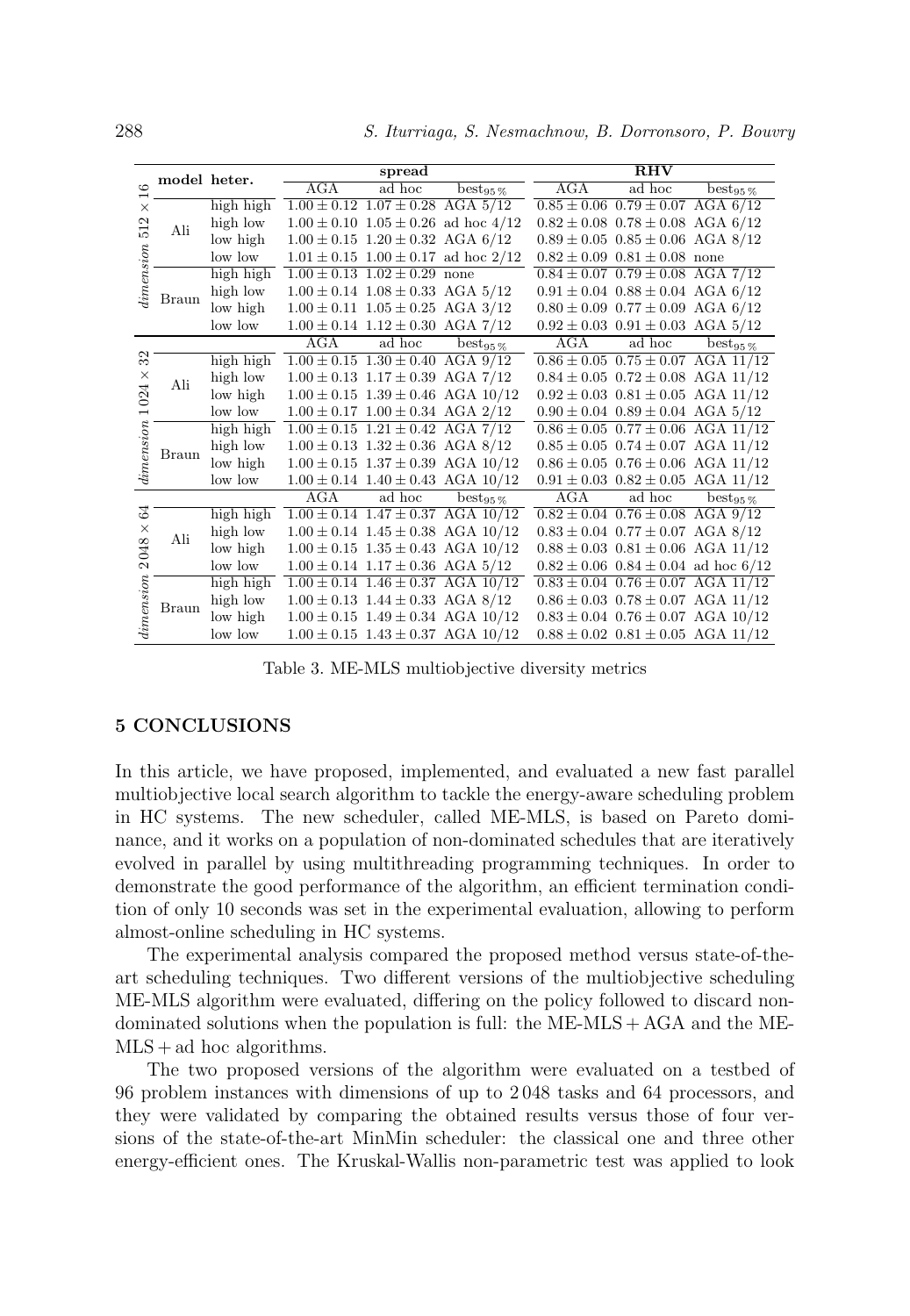

Fig. 4. Approximated Pareto fronts computed by the ME-MLS + AGA algorithm

for statistical significance on the algorithms comparison, and we concluded that  $ME-MLS + AGA$  offers a better overall performance than  $ME-MLS + ad$  hoc.

The experimental analysis shows that  $ME-MLS + AGA$  outperforms best Min-Min based heuristic for every instance, with improvements of up to  $14.0\%$  for the makespan and up to 13.9 % in the energy consumption. The performance analysis shows that the two ME-MLS variants have a promising scalability behavior.

As future work, we are working on improving ME-MLS to make it quicker and more accurate, by designing new specialized operators for the problem. Additionally, we plan to integrate the proposed local search algorithms into well-known and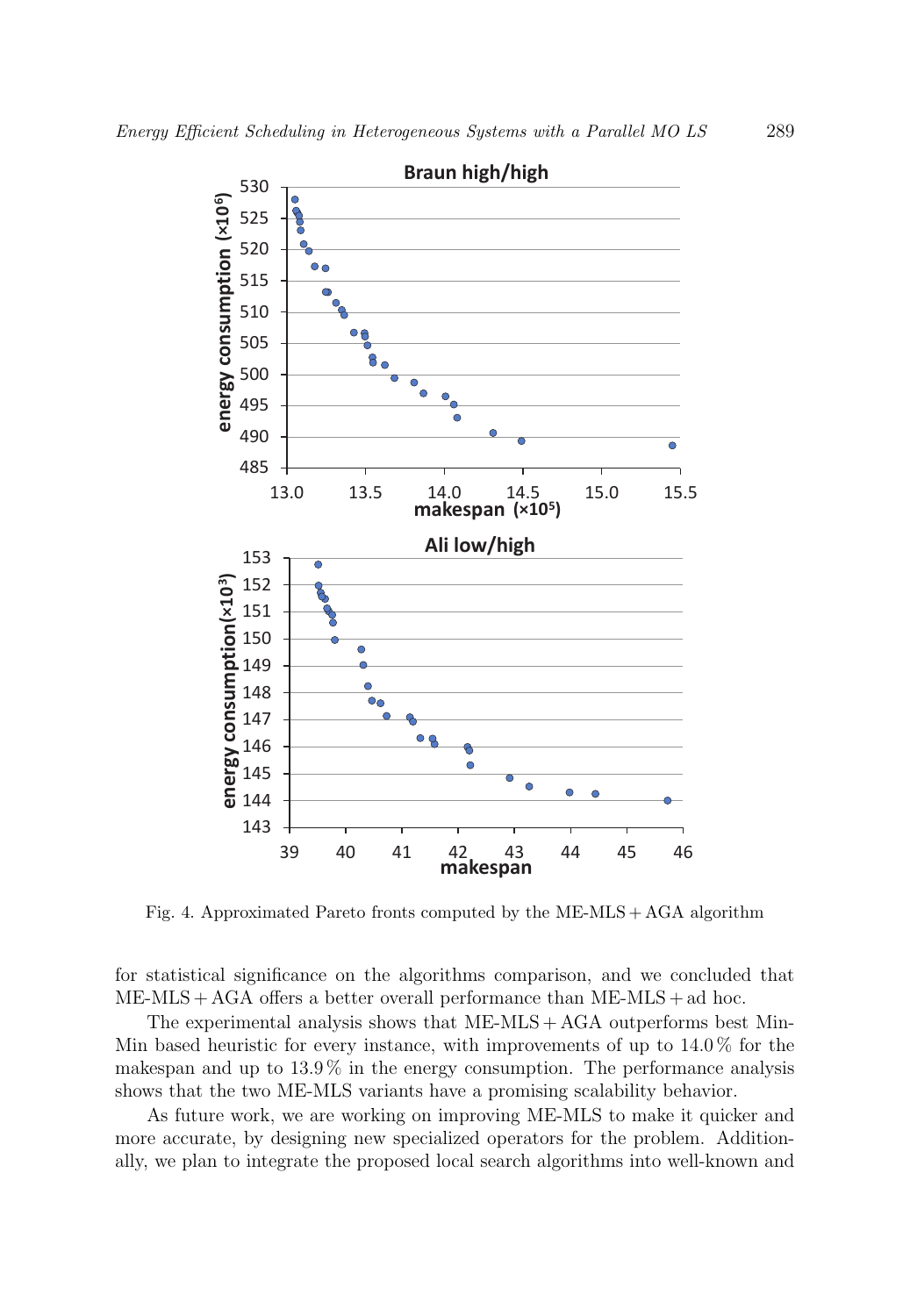

Fig. 5. Speedup for the two variants of the ME-MLS algorithm

accurate multiobjective EAs to look for higher quality solutions. We also plan to tackle dynamic versions of the scheduling problem in HC/grid environments.

#### Acknowledgments

The work of S. Nesmachnow and S. Iturriaga is partly supported by Agencia Nacional de Investigación e Innovación (ANII) and Programa de Desarrollo de las Ciencias Básicas (PEDECIBA), Uruguay. B. Dorronsoro acknowledges that he present work is partially supported by the National Research Fund, Luxembourg, and cofunded under the Marie Curie Actions of the European Commission (FP7- COFUND). P. Bouvry would like to acknowledge that this work was partly supported by Luxembourg FNR GreenIT project (C09/IS/05).

#### REFERENCES

- [1] Alba, E.—Luque, G.: A new Local Search Algorithm for the DNA Fragment Assembly Problem. In Proc. of 7th European Conf. on Evolutionary Computation in Combinatorial Optimization 2007, pp. 1–12.
- [2] Ali, S.—Siegel, H.—Maheswaran, M.—Ali, S.—Hensgen, D.: Task Execution Time Modeling for Heterogeneous Computing Systems. In Proc. of 9<sup>th</sup> Heterogeneous Computing Workshop 2000, pp. 185–192.
- [3] Berman, F.—Fox, G.—Hey, A.: Grid Computing: Making the Global Infrastructure a Reality. Wiley 2003.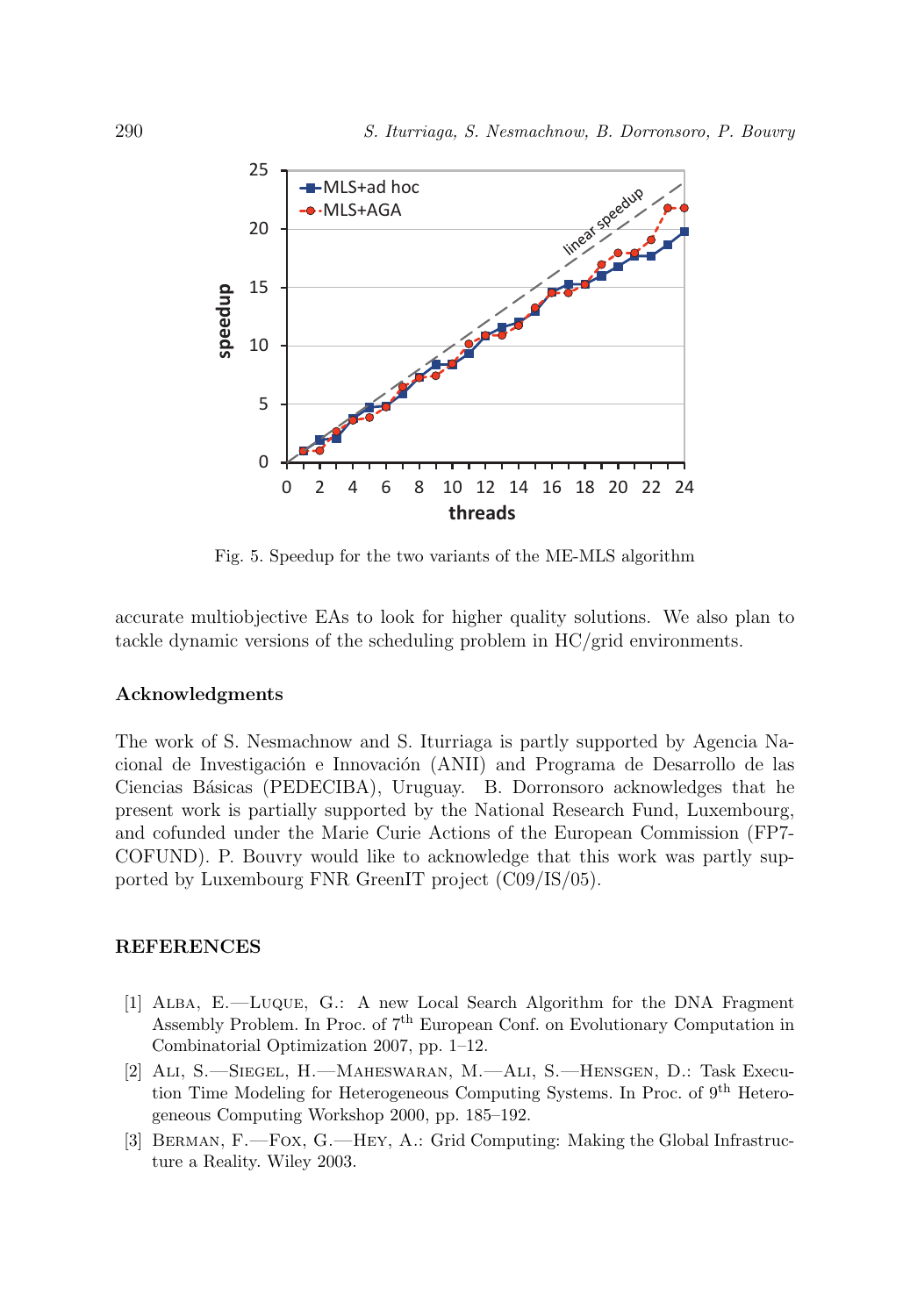- [4] BRAUN, T.—SIEGEL, H.—BECK, N.—BÖLÖNI, L.—MAHESWARAN, M.— Reuther, A.—Robertson, J.—Theys, M.—Yao, B.—Hensgen, D.— FREUND, R.: A Comparison of Eleven Static Heuristics for Mapping a Class of Independent Tasks into Heterogeneous Distributed Computing Systems. J. Parallel Distrib. Comput., Vol. 61, 2001, No. 6, pp. 810–837.
- [5] Coello, C.—Lamont, G.—van Veldhuizen, D.: Evolutionary Algorithms for Solving Multi-Objective Problems. Springer, Berlin, Heidelberg 2007.
- [6] Deb, K.: Multi-Objective Optimization Using Evolutionary Algorithms. Wiley-Interscience Series in Systems and Optimization, John Wiley & Sons, Chichester 2001.
- [7] Foster, I.—Kesselman, C.: The Grid: Blueprint for a Future Computing Infrastructure. Morgan Kaufmann 1998.
- [8] GAREY, M.—JOHNSON, D.: Computers and intractability. Freeman 1979.
- [9] Izakian, H.—Abraham, A.—Snasel, V.: Comparison of Heuristics for Scheduling Independent Tasks on Heterogeneous Distributed Environments. In Proc. of Int. Joint Conf. on Comp. Sciences and Optimization, Washington, DC, USA 2009, pp. 8–12.
- [10] Kessaci, Y.—Mezmaz, M.—Melab, N.—Talbi, E. G.—Tuyttens, D.: Parallel Evolutionary Algorithms for Energy Aware Scheduling. Intelligent Decision Systems in Large-Scale Distributed Environments, Springer 2011.
- [11] Khan, S.—Ahmad, I.: A Cooperative Game Theoretical Technique for Joint Optimization of Energy Consumption and Response Time in Computational Grids. IEEE Trans. Parallel Distrib. Syst., Vol. 20, 2009, pp. 346–360.
- [12] Kim, J.-K.—iegel, H.—Maciejewski, A.—Eigenmann, R.: Dynamic Resource Management in Energy Constrained Heterogeneous Computing Systems Using Voltage Scaling. IEEE Trans. Parallel Distrib. Syst., Vol. 19, 2008, pp. 1445–1457.
- [13] Kim, K.—Buyya, R.—Kim, J.: Power Aware Scheduling of Bag-of-Tasks Applications with Deadline Constraints on DVS-Enabled Clusters. In Proc. of  $7<sup>th</sup> IEEE Int.$ Symposium on Cluster Computing and the Grid 2007, pp. 541–548.
- [14] Knowles, J.—Corne, D.: Properties of an Adaptive Archiving Algorithm for Storing Nondominated Vectors. IEEE Trans. Evol. Comput., Vol. 7, 2003, No. 2, pp. 100–116.
- [15] Knowles, J.—Corne, D.: Approximating the Nondominated Front Using the Pareto Archived Evolution Strategy. Evol. Comput., Vol. 8, 2000, No. 2, pp. 149–172.
- [16] Kolodziej, J.—Khan, S.—Wang, L.—Byrski, A.—Min-Allah, N.— Madani, S.: Hierarchical genetic-based grid scheduling with energy optimization. Cluster Computing, DOI:10.1007/s10586–012-0226–7, 2012.
- [17] Lee, Y.-C.—Zomaya, A.: Minimizing Energy Consumption for Precedence Constrained Applications Using Dynamic Voltage Scaling. In Proc. of 9<sup>th</sup> IEEE/ACM Int. Symposium on Cluster Computing and the Grid 2009, pp. 92–99.
- [18] Lee, Y.-C.—Zomaya, A.: Energy Conscious Scheduling for Distributed Computing Systems Under Different Operating Conditions. IEEE Trans. Parallel Distrib. Syst., Vol. 22, 2011, pp. 1374–1381.
- [19] Leung, J.—Kelly, L.—Anderson, J.: Handbook of Scheduling: Algorithms, Models, and Performance Analysis. CRC Press 2004.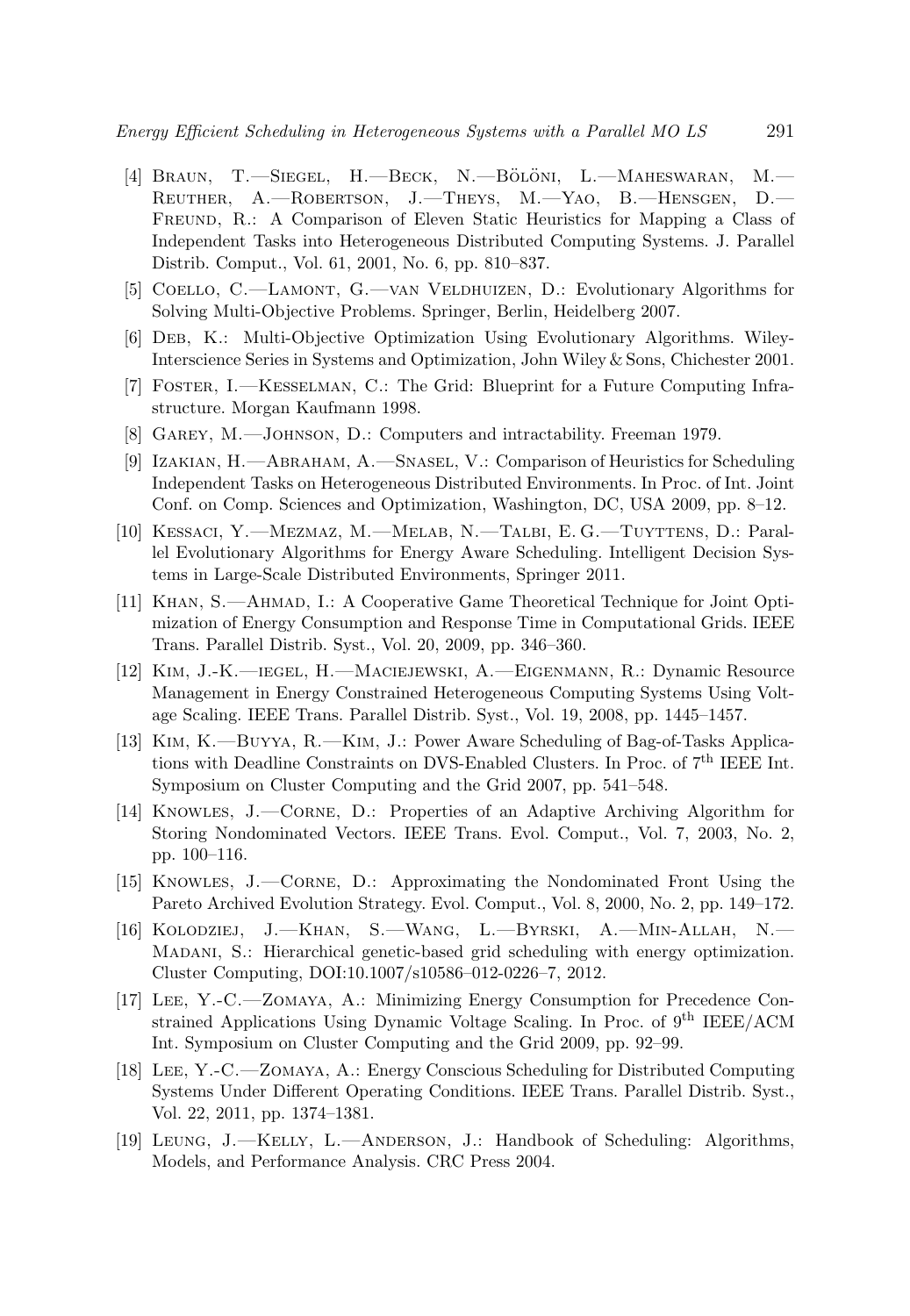- [20] Li, Y.—Liu, Y.—Qian, D.: A Heuristic Energy-Aware Scheduling Algorithm for Heterogeneous Clusters. In Proc. of 15<sup>th</sup> Int. Conf. on Parallel and Distributed Systems 2009, pp. 407–413.
- [21] Lindberg, P.—Leingang, J.—Lysaker, D.—Khan, S.—Li, J.: Comparison and Analysis of Eight Scheduling Heuristics for the Optimization of Energy Consumption and Makespan in Large-Scale Distributed Systems. Journal of Supercomputing, Vol. 59, 2012, No. 1, pp. 323–360.
- [22] Luo, P.—Lu, K.—Shi, Z.: A Revisit of Fast Greedy Heuristics for Mapping a Class of Independent Tasks Onto Heterogeneous Computing Systems. J. Parallel Distrib. Comput., Vol. 67, 2007, No. 6, pp. 695–714.
- [23] Matsumoto, M.—Nishimura, T.: Mersenne Twister: A 623-Dimensionally Equidistributed Uniform Pseudo-Random Number Generator. ACM Trans. Model. Comput. Simul., Vol. 8, 1998, No. 1, pp. 3–30.
- [24] Mezmaz, M.—Melab, N.—Kessaci, Y.—Lee, Y.—Talbi, E. G.—Zomaya, A.—Tuyttens, D.: A Parallel Bi-Objective Hybrid Metaheuristic for Energy-Aware Scheduling for Cloud Computing Systems. J. Parallel Distrib. Comput., Vol. 71, 2011, No. 11, pp. 1497–1508.
- [25] Nesmachnow, S.—Cancela, H.—Alba, E.: Heterogeneous Computing Scheduling with Evolutionary Algorithms. Soft Computing, Vol. 15, 2010, No. 4, pp. 685–698.
- [26] NESMACHNOW, S.—ITURRIAGA, S.: Multiobjective Scheduling on Distributed Heterogeneous Computing and Grid Environments Using a Parallel Micro-CHC Evolutionary Algorithm. In Proc. of Int. Conf. on P2P, Parallel, Grid, Cloud and Internet Computing 2011, pp. 134–141.
- [27] Nesmachnow, S.—Luna, F.—Alba, E.: Time Analysis of Standard Evolutionary Algorithms as Software Programs. In Proc. of 11<sup>th</sup> Int. Conf. on Intelligent Systems Design and Applications 2011, pp. 271–276.
- [28] Nesmachnow, S.—Cancela, H.—Alba, E.: A Parallel Micro Evolutionary Algorithm for Heterogeneous Computing and Grid Scheduling. Appl. Soft Comput., Vol. 12, 2012, No. 2, pp. 626–639.
- [29] Pecero, J.—Bouvry, P.—Fraire, H.—Khan, S.: A Multi-Objective GRASP Algorithm for Joint Optimization of Energy Consumption and Schedule Length of Precedence-Constrained Applications. In Proc. of Int. Conf. Cloud and Green Computing 2011, pp. 1–8.
- [30] Pinel, F.—Dorronsoro, B.—Bouvry, P.: Solving Very Large Instances of the Scheduling of Independent Tasks Problem on the GPU. Journal of Parallel and Distributed Computing 2012 (to appear).
- [31] Pinel, F.—Dorronsoro, B.—Pecero, J.—Bouvry, P.—Khan, S.: A Two Phase Heuristic for the Energy-Efficient Scheduling of Independent Tasks on Computational Grids. Journal of Cluster Computing 2012 (to appear).
- [32] Xhafa, F.—Duran, B.: Parallel Memetic Algorithms for Independent job Scheduling in Computational Grids. Recent Advances in Evolutionary Computation for Combinatorial Optimization, Springer 2008, pp. 219–239.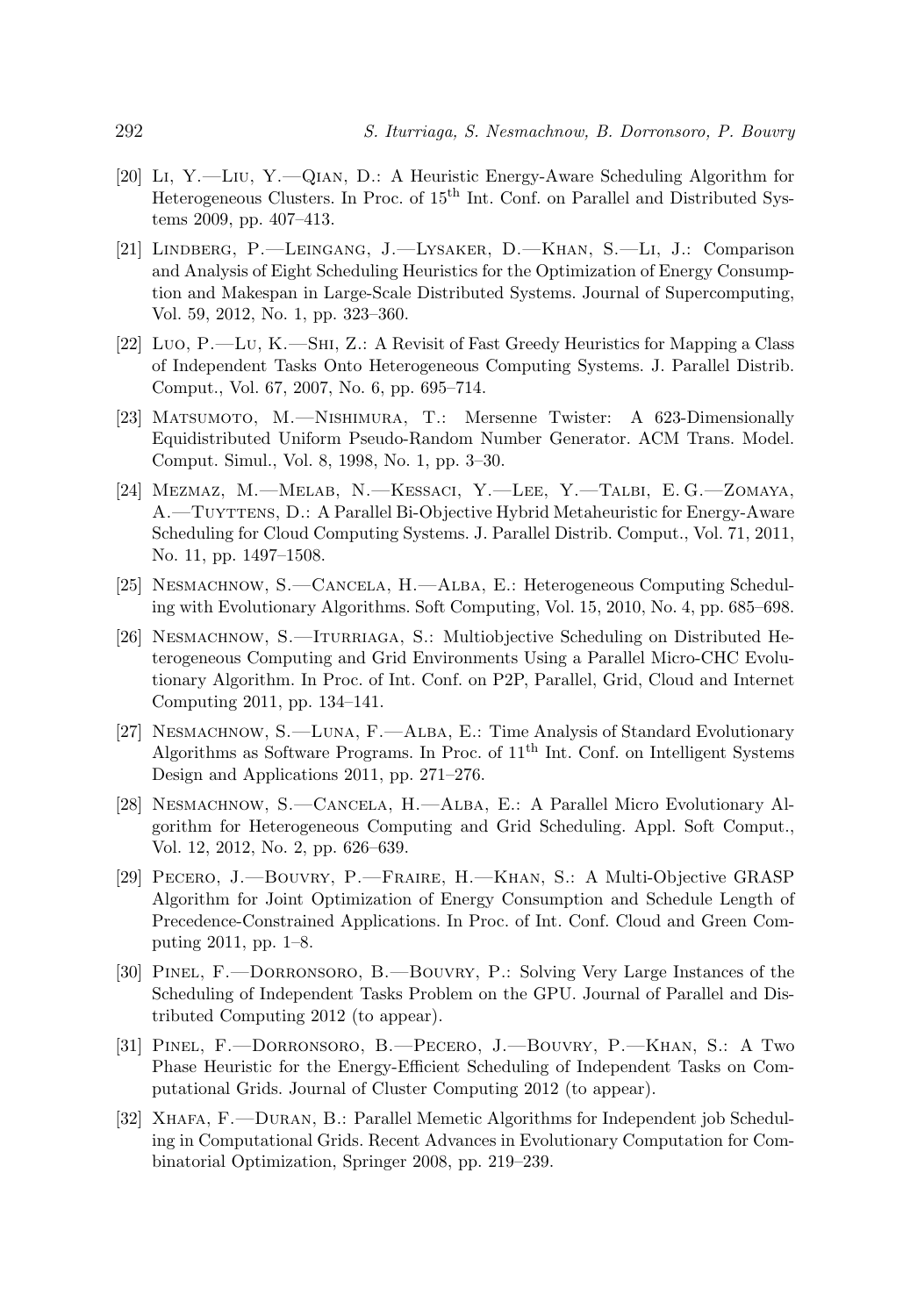[33] Zhu, D.—Melhem, R.—Childers, B.: Scheduling with Dynamic Voltage/Speed Adjustment Using Slack Reclamation in Multiprocessor Real-Time Systems. IEEE Trans. Parallel Distrib. Syst., Vol. 14, 2003, pp. 686–700.



Santiago ITURRIAGA has a degree in engineering and a M. Sc. in computer science from Universidad de la República, Uruguay. He is an assistant at Engineering Faculty, Universidad de la República. His M. Sc. thesis is focused on high performance metaheuristics for scheduling. He has published journal and conference articles in these areas.



ences.



Sergio NESMACHNOW has a degree in engineering, a M. Sc. and a Ph. D. in computer science from Universidad de la República, Uruguay. He is currently a Full Professor at Numerical Computing Center, Engineering Faculty, Universidad de la República, working on scientific high performance computing, parallel metaheuristics, and their application for solving complex real-world problems. He has published over 50 papers in international journals and conference proceedings, has been member of technical program committees of many international conferences, and serves as editor and reviewer for leading journals and confer-

Bernabé DORRONSORO has a degree in engineering and a Ph. D. in computer science from University of Málaga, Spain, and he is currently working as research associate at University of Luxembourg. His research interests include grid computing, ad hoc networks, the design of efficient meta-heuristics, and their application for solving complex real-world problems in logistics, telecommunications, bioinformatics, combinatorial, multiobjective, and global optimization. He has several articles in impact journals and one book, has been a program committee memberof several conferences and workshops, and he usually serves

as reviewer for leading journals and conferences.